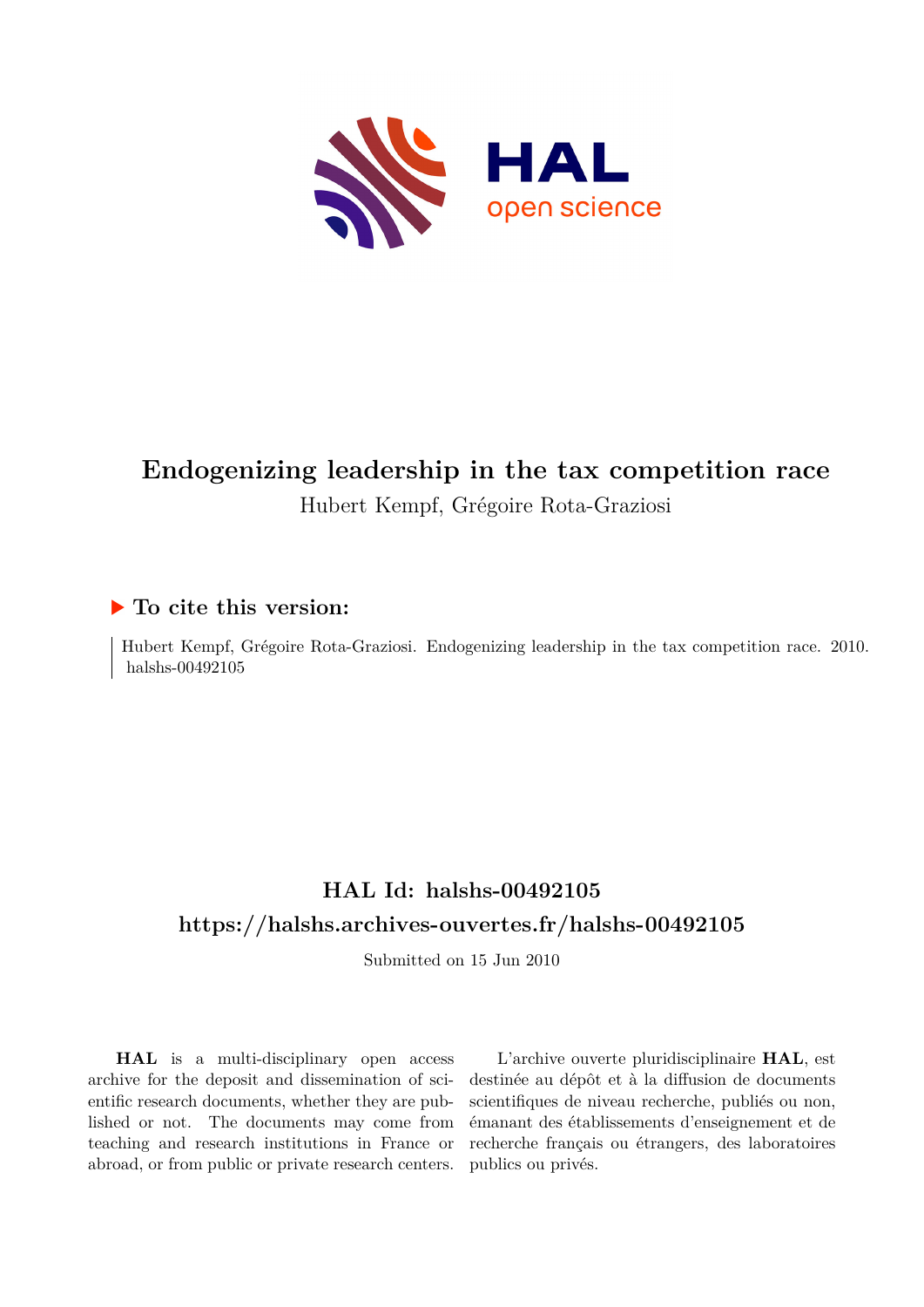

**Documents de Travail du Centre d'Economie de la Sorbonne**



# **Endogenizing leadership in the tax competition race**

Hubert KEMPF, Grégroire ROTA-GRAZIOSI

**2010.39**

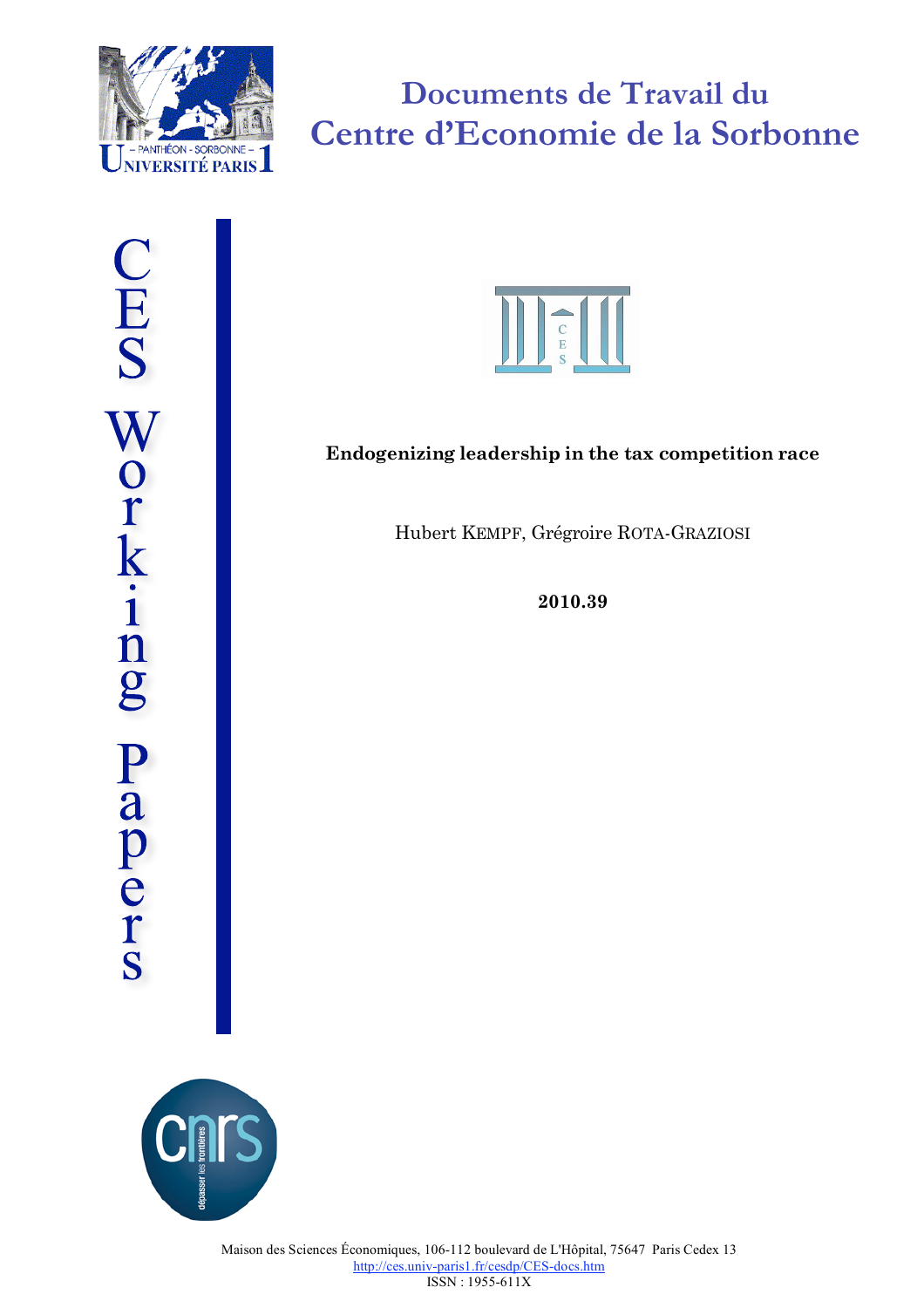# Endogenizing leadership in the tax competition race.1

Hubert KEMPF<sup>‡</sup> and Grégoire ROTA GRAZIOSI<sup>‡</sup>

`: Paris School of Economics and Banque de France

Mail address: Centre d'Economie de la Sorbonne, Université Paris-1 Panthéon-Sorbonne,

65 boulevard de l'Hôpital, 75013 Paris, France.

Email: hubert.kempf@univ-paris1.fr

‡: CERDI-CNRS, Université d'Auvergne,

Mail address: CERDI-AUREDI,

65 boulevard François Mitterrand, 63000 Clermont-Ferrand, France

Email: gregoire.rota\_graziosi@u-clermont1.fr

May 25, 2010

<sup>1</sup>Grégoire Rota-Graziosi thanks the research program "Gouvernance internationale, universalisme et relativisme des règles et institutions" (Université d'Auvergne) for providing financial support for this research. We are very grateful to participants to seminars at University of Clermont-Ferrand (CERDI ), University Paris 10 (EconomiX) and to meetings of the International Atlantic Economic Association (Montreal), Public Choice Society (Las Vegas), and Public Economic Theory (Galway).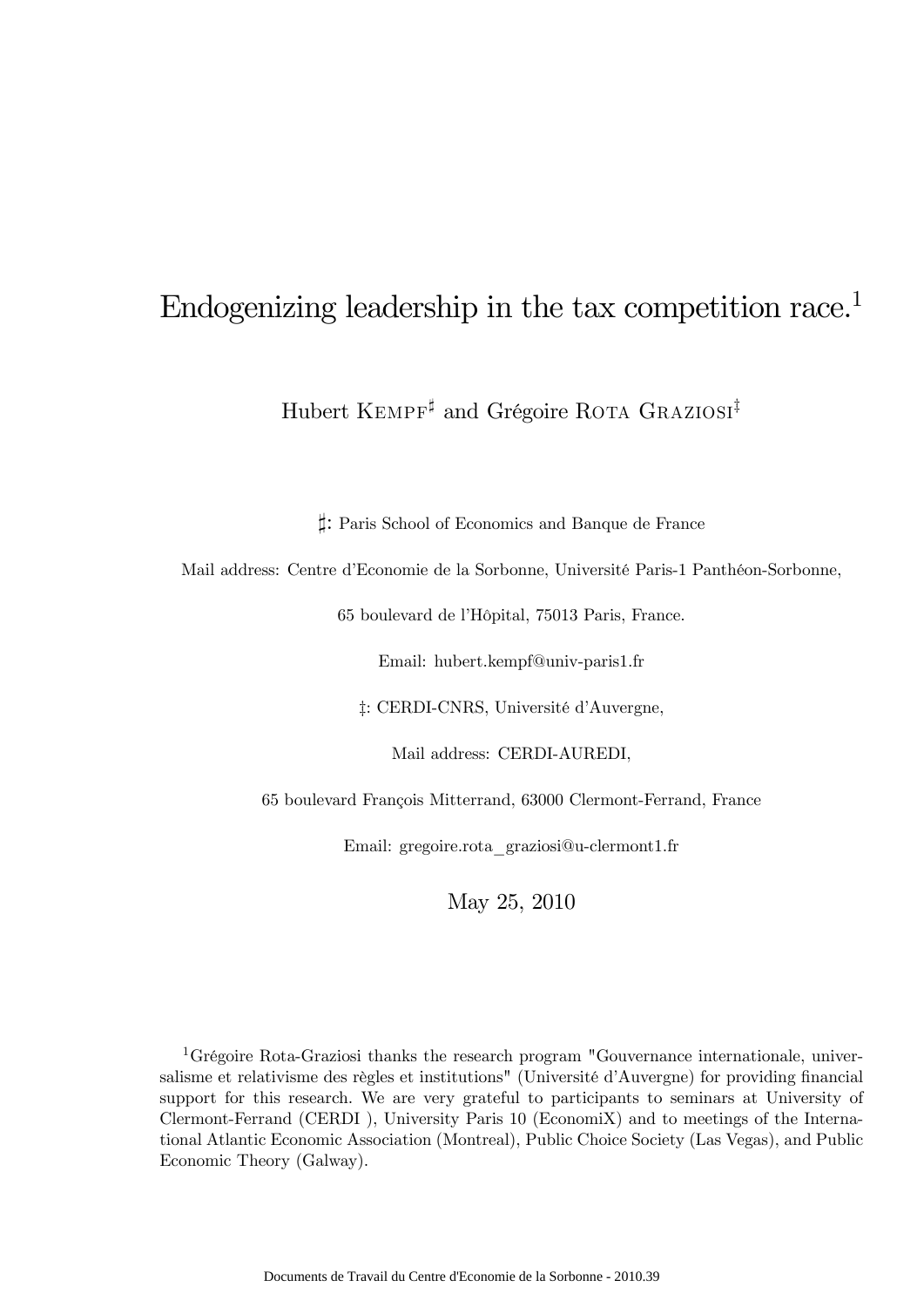#### Résumé

Dans cet article, nous étendons l'approche traditionnelle de la concurrence fiscale horizontale en endogénéisant le moment des décisions faites par les pays en concurrence. Nous montrons que les équilibres parfaits en sous-jeux correspondent aux deux équilibres de Stackelberg, ce qui engendre un problème de coordination. Pour résoudre ce problème, nous considérons une spécification quadratique de la fonction de production, et nous recourrons à deux critères de sélection d'un équilibre : la risque-dominance et la Pareto-dominance. A l'équilibre ainsi sélectionné, la moins productive (la plus petite) juridiction mène et renonce à l'avantage de second-joueur. Nous obtenons ainsi deux autres résultats : (i) la pression à la baisse est moindre qu'on ne le pense généralement ;  $(ii)$  la règle selon laquelle le grand pays fixe un taux plus élevé ne tient pas toujours.

JEL Codes: H30, H87, C72.

Key-words: concurrence fiscale ; équilibre de Stackelberg ; risque-dominance.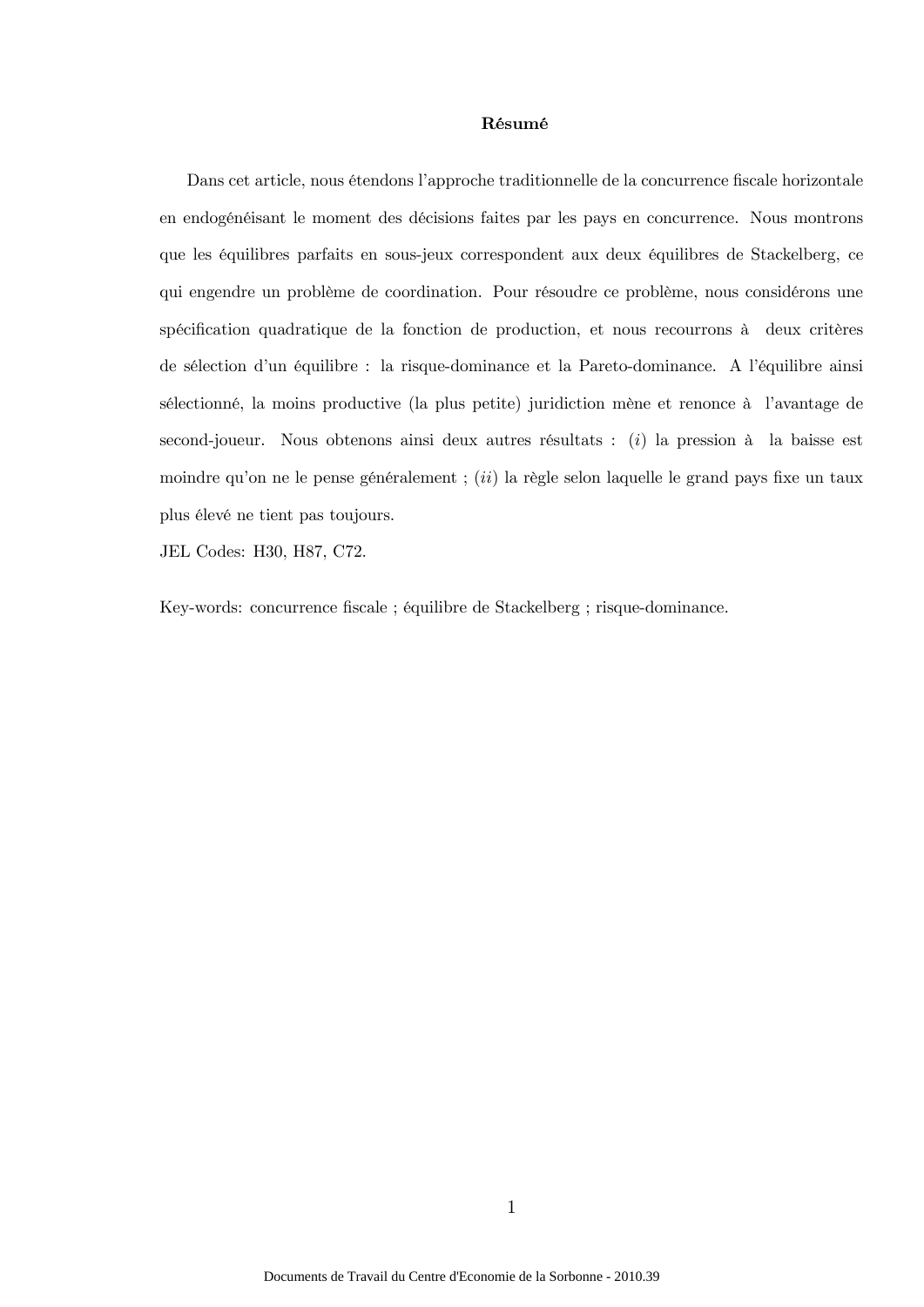#### Abstract

In this paper we extend the standard approach of horizontal tax competition by endogenizing the timing of decisions made by the competing jurisdictions. Following the literature on the endogenous timing in duopoly games, we consider a pre-play stage, where jurisdictions commit themselves to move early or late, i.e. to fix their tax rate at a first or second stage. We highlight that at least one jurisdiction experiments a second-mover advantage. We show that the Subgame Perfect Equilibria (SPEs) correspond to the two Stackelberg situations yielding to a coordination problem. In order to solve this issue, we consider a quadratic specification of the production function, and we use two criteria of selection: Pareto-dominance and risk-dominance. We emphasize that at the safer equilibrium the less productive or smaller jurisdiction leads and hence loses the second-mover advantage. If asymmetry among jurisdictions is sufficient, Paretodominance reinforces risk-dominance in selecting the same SPE. Three results may be deduced from our analysis: (i) the downward pressure on tax rates is less severe than predicted; (ii) the smaller jurisdiction leads; *(iii)* the 'big-country-higher-tax-rate' rule does not always hold. JEL Codes: H30, H87, C72.

Key-words: Endogenous timing; tax competition; first/second-mover advantage; strategic complements; Stackelberg; Risk dominance.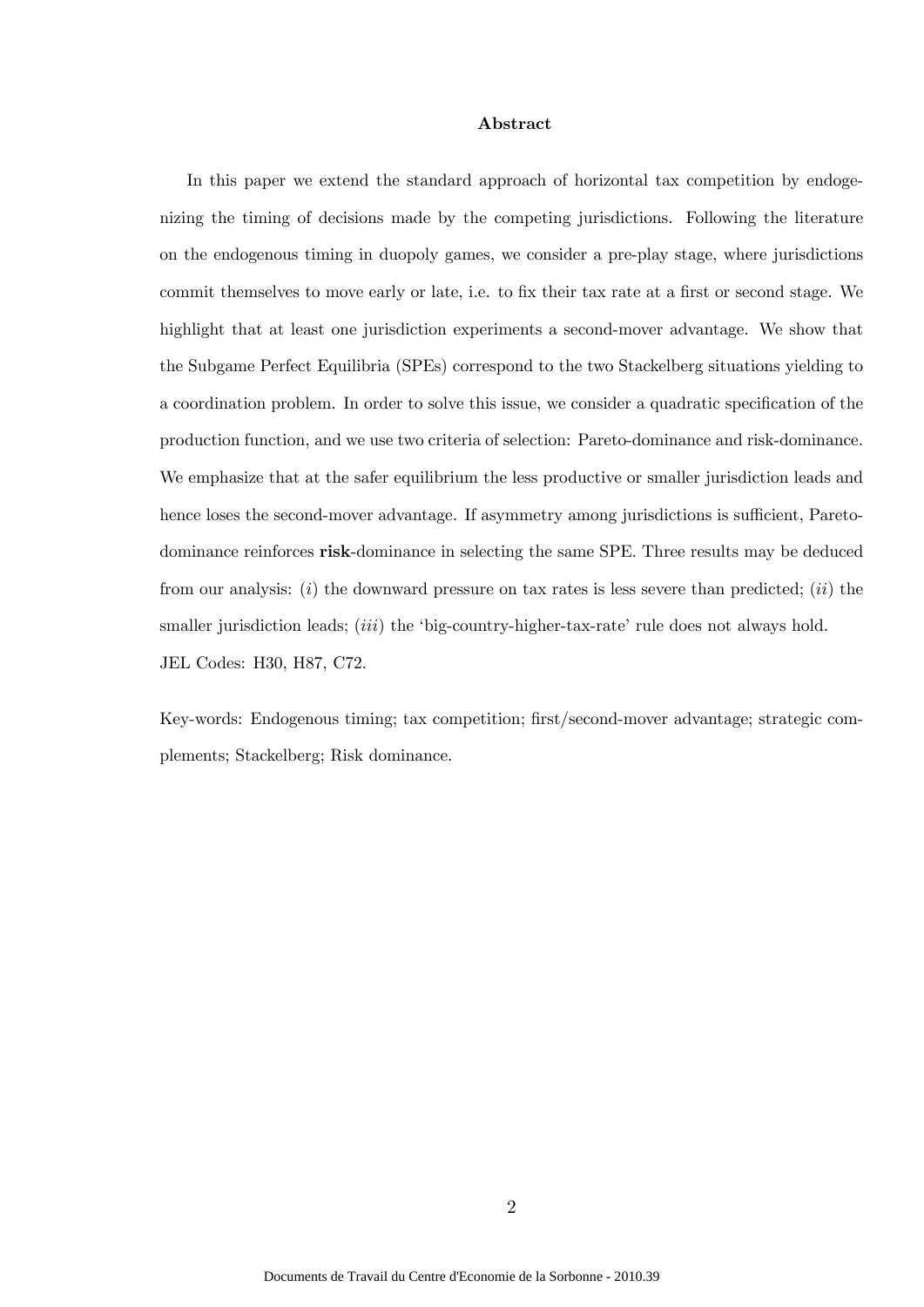# 1 Introduction

Tax competition is often seen as characterized by a downward pressure on tax rates, leading to under-provision of public goods (dubbed "race to the bottom"). This result has been obtained using models that formalize tax competition through a Nash equilibrium with simultaneous moves (see Zodrow and Mieszkowski (1986), Wilson (1986) or Wildasin  $(1988)$ ).<sup>1</sup>

In this paper, we challenge this result by endogenizing the timing of decisions by fiscal authorities. The assumption of simultaneous moves of countries when deciding their tax policy, is largely accepted. But, as remarked by Schelling (1960), the viability of the equilibrium with simultaneous moves is dubious as soon as countries' commitment is considered. An obvious way to commit is to decide before the others. Very few articles in the literature on international tax competition consider the case where tax decisions are sequential:<sup>2</sup> Gordon (1992), Wang (1999) and to a smaller extent Baldwin and Krugman (2004). The first author considers double-taxation conventions between countries. He establishes that capital income taxation can be sustained if the dominant capital exporter country acts as a Stackelberg leader by choosing its tax policy first. Following Kanbur and Keen (1993) who focus on commodity taxation, Wang (1999) assumes that the larger country behaves as a Stackelberg leader. Baldwin and Krugman (2004) highlight the role of economies of agglomeration to explain why tax rates remain higher in the core country than in the periphery, by assuming that the core country moves first. In the empirical literature on tax competition too, few papers deviate from the simultaneous tax competition assumption (see Altshuler and Goodspeed (2002) or Redoano (2007)).

The preceding theoretical works which consider a Stackelberg configuration assume an exogenous timing, each jurisdiction or country having its predetermined role as leader or

<sup>&</sup>lt;sup>1</sup>This approach has been extended in many directions by taking into account the difference among countries in their size or their initial endowments, by studying several tax instruments, by considering Leviathan governments, and so on. See for instance the surveys of Wilson (1999) or Wilson and Wildasin (2004) among the most recents.

<sup>2</sup>Several recent papers on fiscal federalism consider a Stackelberg game where the central government leads. However, the induced vertical tax competition is not encompassed in the definition of tax competition by Wilson and Wildasin (2004). Moreover, the sequence of moves is assumed to be given.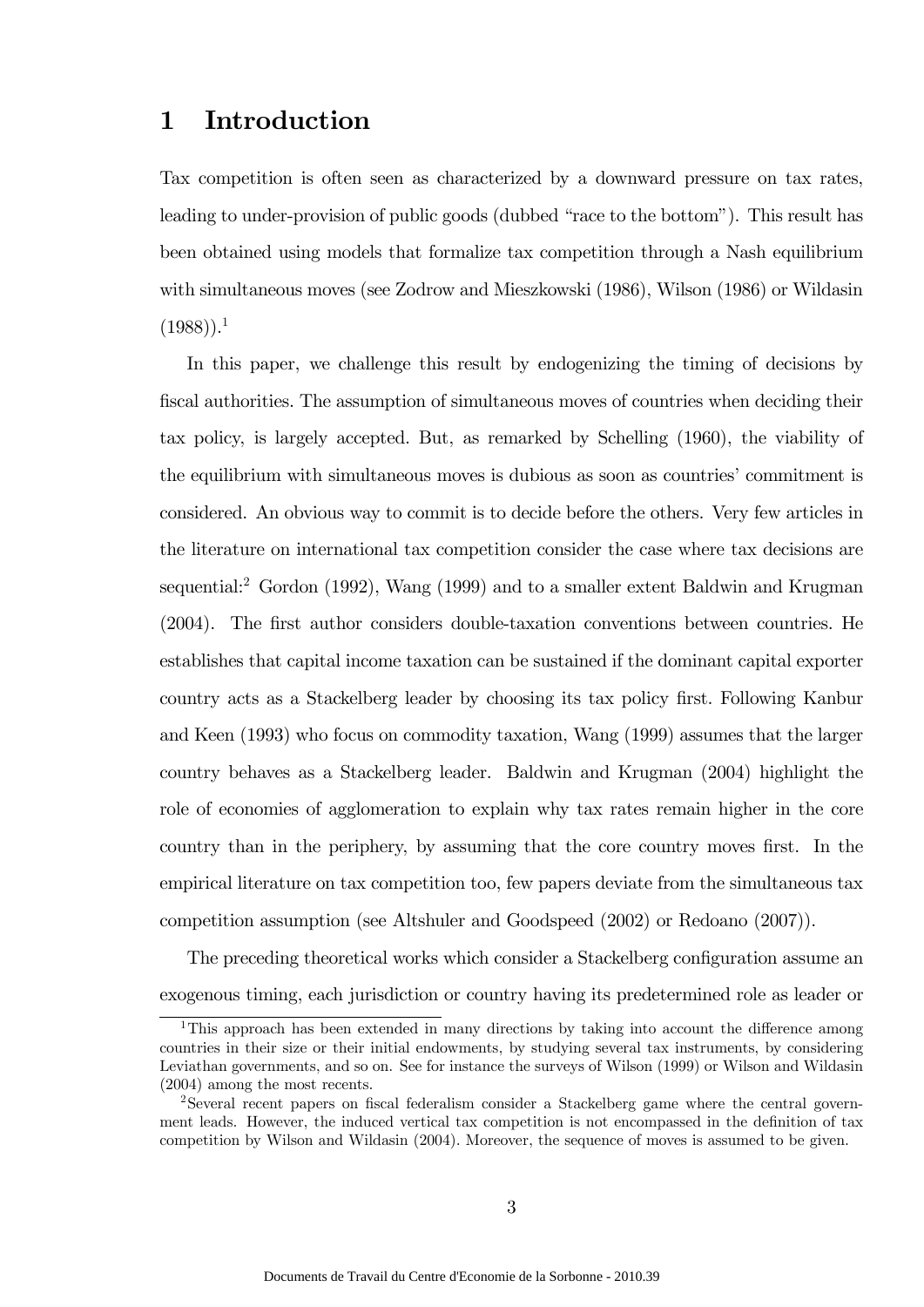follower.<sup>3</sup> Given this background, the aim of this paper is twofold: firstly, going beyond the study of the Stackelberg equilibrium, we analyze the endogenous timing of tax setting and its consequences on the final equilibrium, which becomes a Subgame Perfect Equilibrium (SPE); secondly, since there are several SPEs, we solve the coordination issue that appears by using the notions of Pareto and risk dominance. This allows us to identify the leader respectively at the efficient equilibrium and at the safest one.

Our analysis is grounded on the standard approach to horizontal tax competition proposed by Wildasin (1988), as formalized by Laussel and Le Breton (1998). This model presents the advantage of focusing exclusively on strategic interactions. Moreover, Laussel and Le Breton (1998) rigorously establish the condition of existence and uniqueness of a Nash equilibrium in the canonical tax competition game.<sup>4</sup> Following the literature on endogenous timing in duopoly games initiated by d'Aspremont and Gerard-Varet (1980) and Gal-Or (1985), we consider the two-period action commitment game proposed by Hamilton and Slutsky (1990): each country has to move in one of two periods; if one player chooses to move early, i.e. to fix its tax rate at the first period, while the other moves late, the latter behaves as a Stackelberg follower, the former as a leader; otherwise, choices of tax rates are simultaneous, and countries play the standard tax competition game. This kind of game, which has been called "leadership game" or "commitment game" has been mainly developped in Industrial Organization.5 Our approach is close to van Damme and Hurkens (2004) and Amir and Stepanova (2006), who develop models

 ${}^{3}$ For instance, Wang (1999) writes (p. 974):

<sup>&</sup>quot;It is natural and conceivable that, in a real-world situation of tax-setting, the large region moves first and the small region moves second."

<sup>&</sup>lt;sup>4</sup>The issue of equilibrium existence, a fortiori uniqueness, is seldom tackled in the tax competition literature. Bucovetsky (1991), Wildasin (1991) or Wilson (1991) specify their respective model so as to have simple (generally linear) best reply curves. More recently, except Laussel and Le Breton (1998), we can mention the works of Bayindir-Upmann and Ziad (2005), Rothstein (2007) or Petchey and Shapiro (2009): Bayindir-Upmann and Ziad (2005) use the concept of a second order locally consistent equilibrium, which is less general than the Nash equilibrium; Rothstein (2007) considers ad valorem taxes instead of unit taxes; Petchey and Shapiro (2009) develop a dual approach, where countries minimize their policies' costs.

 $5$ This framework is also used in the international trade literature (Syropoulos (1994), Raimondos-Møller and Woodland (2000)) and in public economics (?, where we propose a taxonomy of international interactions depending on the sign of the spillovers and the nature of interactions).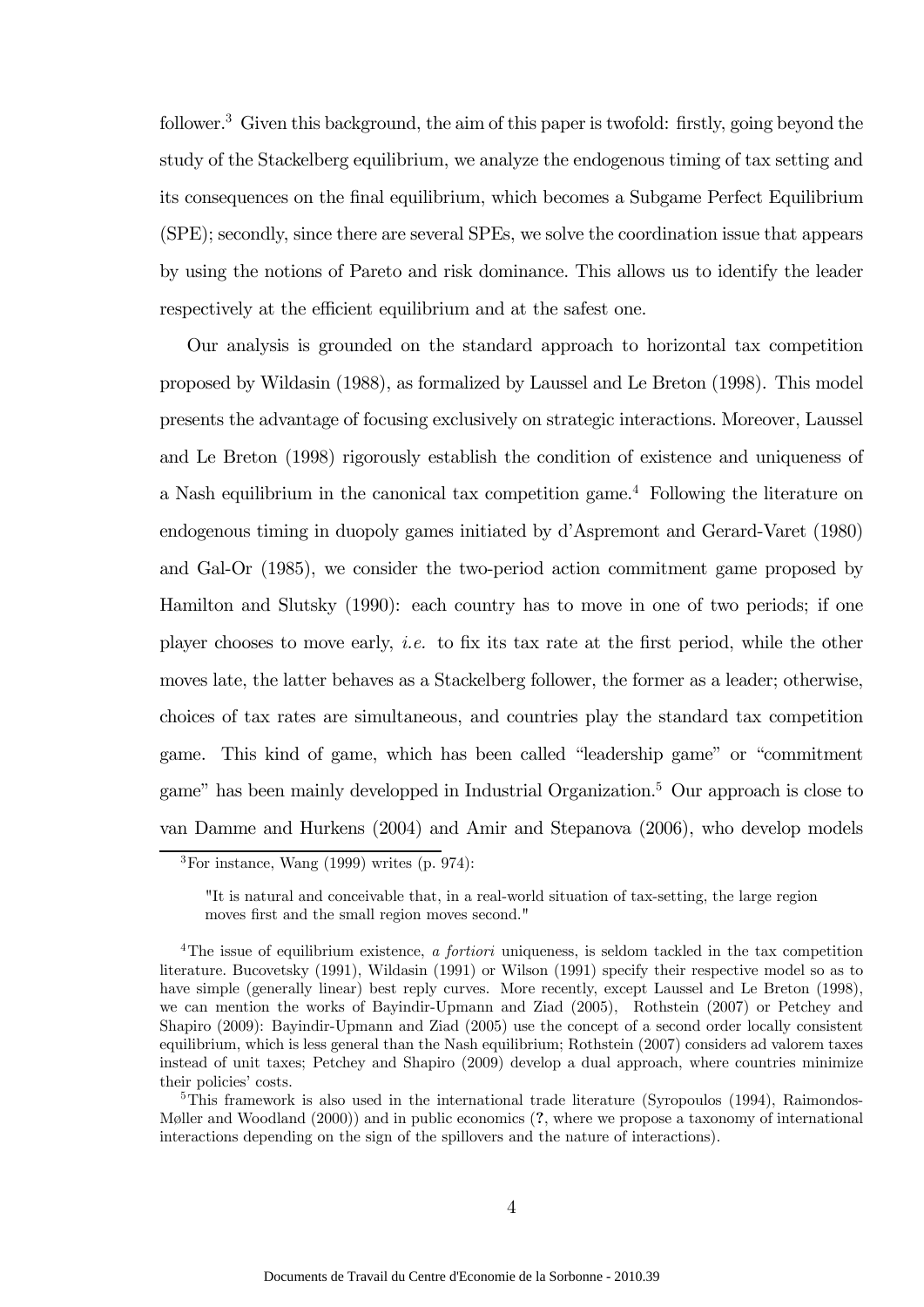of endogenous moves in Bertrand duopoly game where firms' strategies, i.e. prices, are complements.

We consider three "basic games" depending on the sequence of moves: one static and two Stackelberg games. In these games inspired from Wildasin (1988) and Laussel and Le Breton  $(1998)$ , tax rates are strategic complements.<sup>6</sup> This property has been widely documented in empirical works on countries' reaction functions (see Devereux, Lockwood, and Redoano (2008) for instance). Morever, besides its realism, this property involves the supermodularity of the standard tax competition game, which insures the existence of equilibria. We rank the equilibrium tax rates obtained for the three basic games, and show that the standard tax competition equilibrium (simultaneous moves) leads to the lowest rates. We highlight a second-mover advantage for at least one of the two countries, which is consistent with the strategic complementarity of the tax rates. We turn into the timing game proposed by Hamilton and Slutsky (1990). The Subgame Perfect Equilibria (SPEs) correspond to the two Stackelberg situations. These equilibrium tax rates are unambiguously superior to these determined in the simultaneous Nash game. The downward pressure on tax rates is less strong than predicted in the standard tax competition analysis.

Since we obtain two SPEs, a new issue appears which concerns the coordination among equilibria: which country chooses to move first? To answer, we determine the conditions under which Pareto (or payoff) dominance of one SPE is garanteed. However, this criterion fails to apply for all possible situations. It requires sufficient asymmetry among countries. Beyond the Pareto criterion, we consider the notion of risk-dominance as defined by Harsanyi and Selten (1988) to establish which equilibrium is the more secure.<sup>7</sup> Both the Pareto- and risk-dominance criteria support the view that the smaller (less productive) country leads the tax competition, thus losing the "second-mover advantage". In other words, leading the competition does not translate into a "small country" advantage (see

 $6Bulow$ , Geanakoplos, and Klemperer (1985) coined the terms "strategic substitutes" and "strategic complements" to define the cases of downward- and upward-sloping reaction functions, respectively.

<sup>&</sup>lt;sup>7</sup>We consider quadratic production functions usually used in the literature, because the use of the risk-dominance criterion requires the specification of the payoff functions.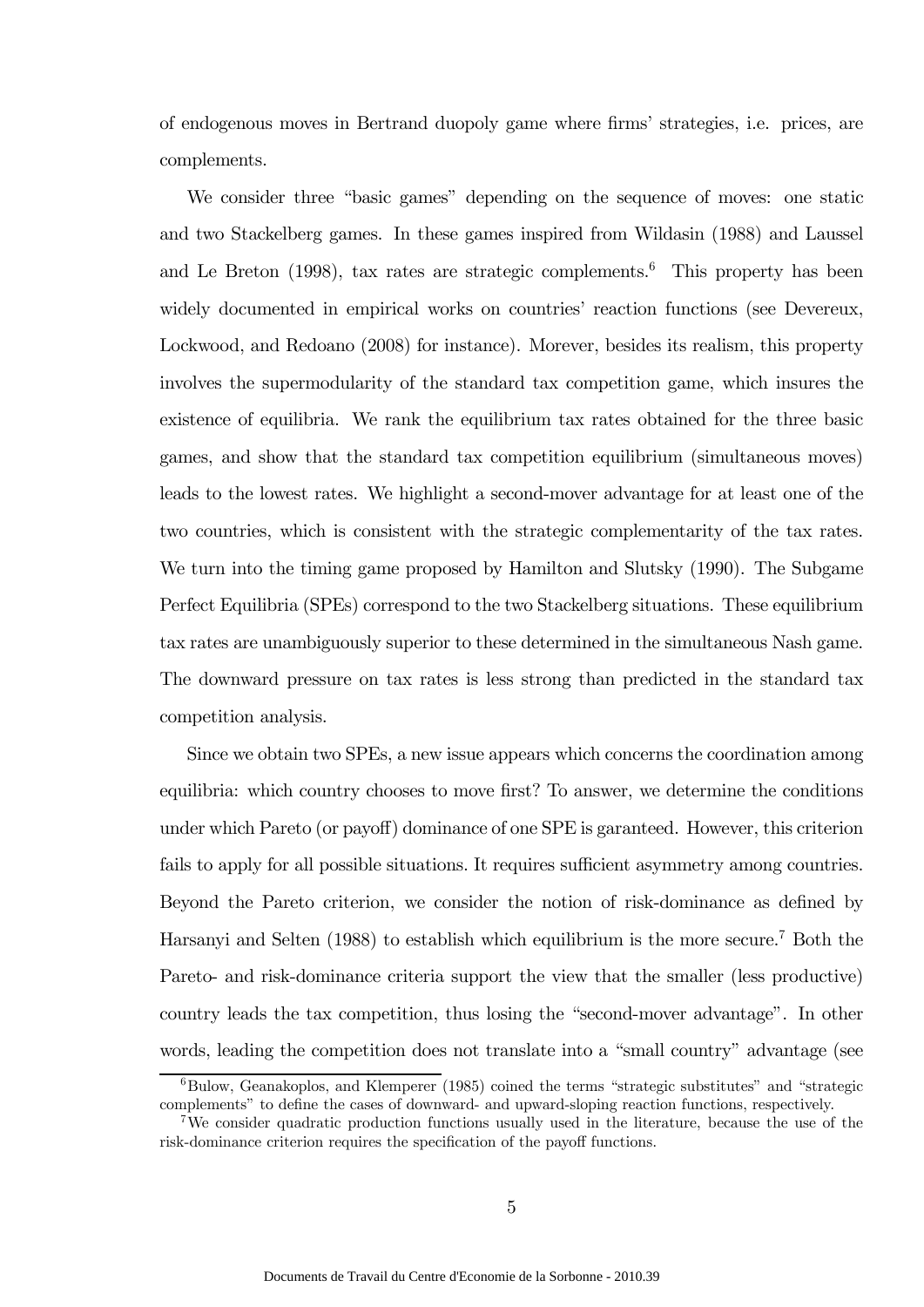Wellisch (2000)). Indeed, we establish that the "big-country-higher-tax-rate" rule does not always hold, that is the smaller country may fix an higher tax rate. Our findings are direct implications of the existing strategic complementarity in the tax competition race.

The rest of the paper is organized as follows: section 2 presents the basic framework and the three simple games depending on the simultaneity or sequentiality of country's moves; in section 3, we determine the SPEs by ranking the tax rates in the different games, highlighting a second-mover advantage in the extended game, and solving this; in section 4, we consider the coordination issue among the two possible SPEs, and we use the Pareto-dominance and risk-dominance criteria to go beyond this issue; section 5 concludes.

### 2 Basic Framework

We consider a two-country economy where capital is mobile and the two fiscal authorities set capital taxes. The model is similar to the one proposed by Laussel and Le Breton (1998) as these authors provide a rigorous analysis of the existence and the uniqueness of a Nash equilibrium in a tax competition game inspired from Wildasin (1988). Our main results (Propositions 1 and 2) are based on the strategic complementarity of tax strategies, or in other terms on the supermodularity of the tax competition game.

#### 2.1 The model

The two jurisdictions, or countries, are denoted by  $A$  and  $B$ . A single homogeneous private good is produced locally. This good can either be consumed or used as an input into the provision of the local public good. The production function used in Country  $i$ , denoted by  $\widetilde{F}_i(K_i, L_i)$ , where  $K_i$  is the amount of mobile production factor (capital) and  $L_i$  the amount of fixed production factor (labor or land), is supposed to be homogenous of degree 1. Assuming an equal endowment in the fixed factor for each country normalized to 1:  $L_A = L_B = 1$ , the production function of private goods in Country *i* can be rewritten as  $F_i(K_i)$ . Following Laussel and Le Breton (1998), we assume the following properties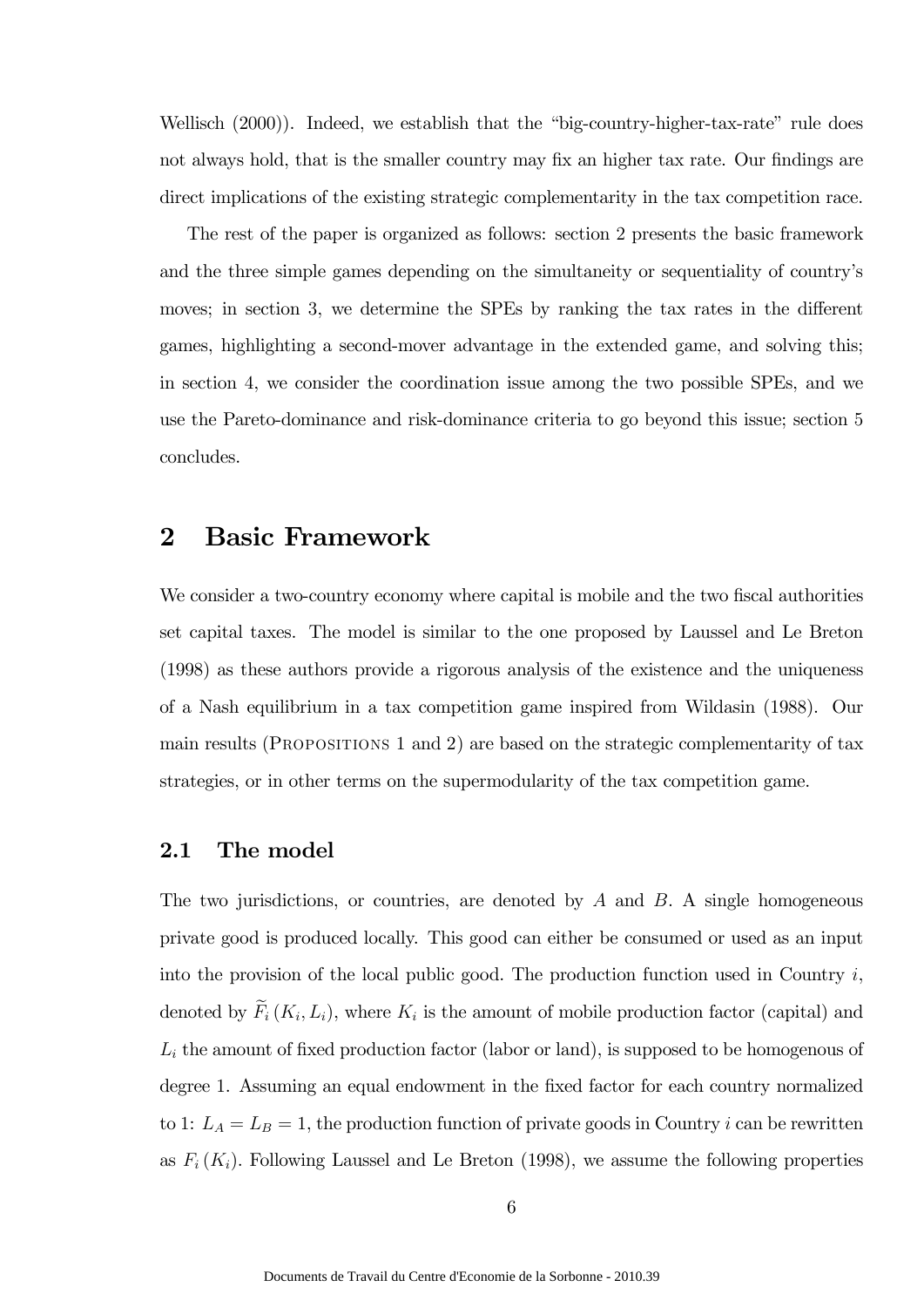on the function  $F_i(K_i)$ :

$$
F'_{i}(K_{i}) > 0 > F''_{i}(K_{i}),
$$
  
\n
$$
F''_{i}(0) > -\infty,
$$
  
\n
$$
F'''_{i}(.) \geq 0.
$$
 (1)

These assumptions ensure the existence of a Nash equilibrium.

In contrast to Laussel and Le Breton (1998) who restrict themselves to the symmetric case, we introduce some asymmetry among countries by considering different production functions  $(F_A(.) \neq F_B(.))$ . Several other formalizations of asymmetry are available in the literature: Bucovetsky (1991) assumes that countries differ by their size; Peralta and van Ypersele (2005) consider different individual capital endowments. However, the choice of the nature of asymmetry would not affect our results, which are based on the property of strategic complementarity of tax rates. In section 4, we establish a parallel between the less productive country and the smaller country on the ground of the arguments of capital elasticity or ex ante lowly endowed country.

Each country finances its public expenditure by means of a per unit tax on capital at rate  $t_i$  and a per unit tax on labor or land (a fixed production factor) at rate  $\tau_i$ . The availability of a non-distorting tax  $(\tau_i)$  on an immobile factor which is supplied inelastically, allows countries to optimally provide the public good  $(q_i)$ . We do not consider the underprovision issue of the public good in order to focus exclusively on the nature of competition and its impact on tax rates. The representative wage earner in Country i may be described by the following utility function:  $U_i(x_i, g_i) = x_i + g_i$ , where  $x_i$  denotes his consumption of private goods and corresponds to his net income.<sup>8</sup> As Laussel and Le Breton (1998) we assume that this net income derives from the fixed factor only. Thus, we have:  $x_i = w_i - \tau_i$ , where  $w_i$  denotes the earned wage, equal to the marginal productivity of labor. The government budget is balanced:  $g_i = \tau_i + t_i K_i$ . We define the

<sup>8</sup>Given the linearity and separability properties of the utility function, the public good plays no role in the various optimization problems and is therefore left out of the analysis.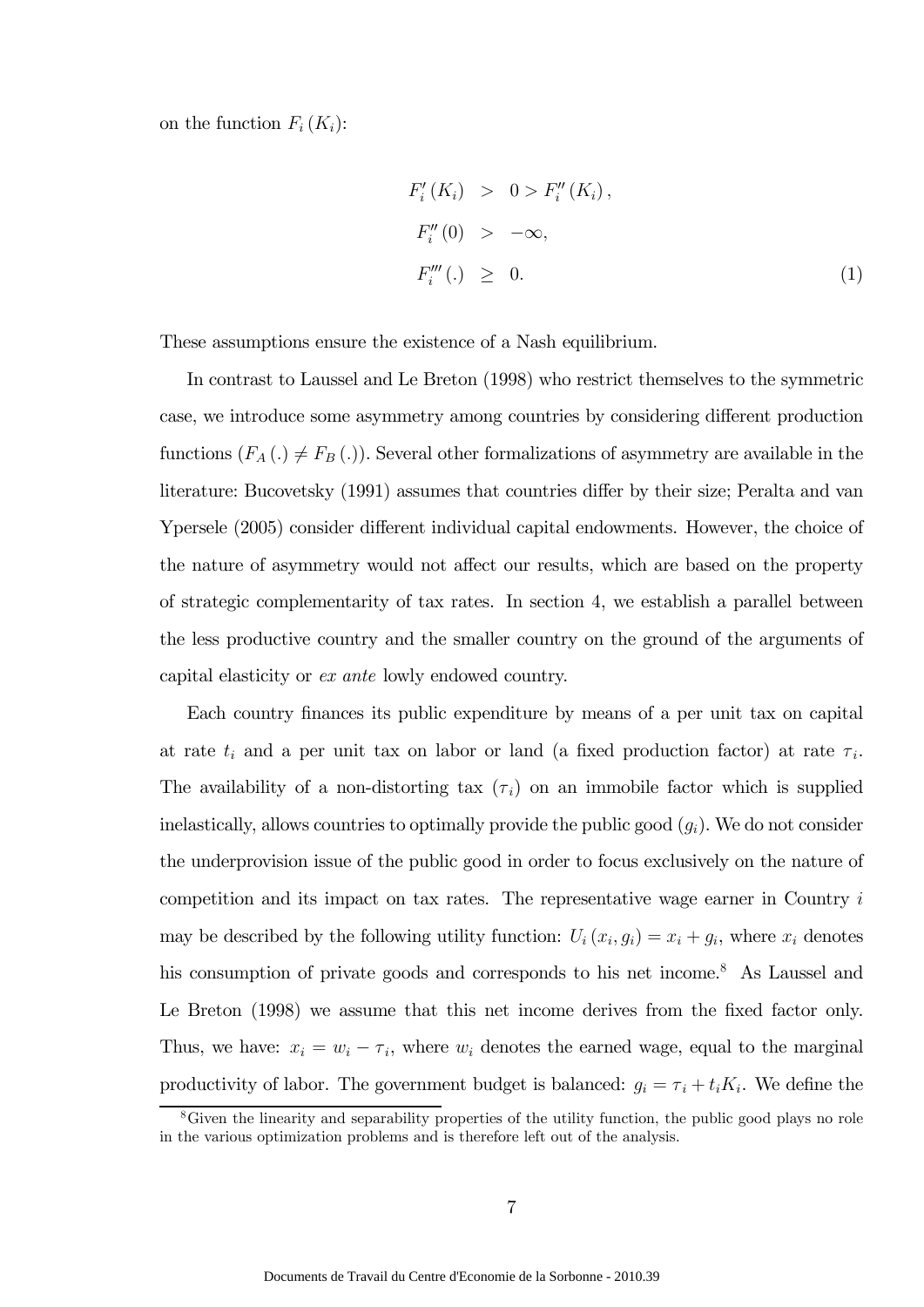welfare function of Country i as the sum  $W_i$  of the fixed factor income and the capital tax income:<sup>9</sup>

$$
W_i(t_i, t_j) = F_i(K_i) - K_i F'_i(K_i) + t_i K_i.
$$
\n(2)

The capital is perfectly mobile between the jurisdictions and we assume an initial level of total capital equal to  $\overline{K}$ . The market clearing conditions involve:

$$
\begin{cases}\nF'_A(K_A) - t_A = F'_B(K_B) - t_B \\
K_A + K_B = \overline{K}\n\end{cases}
$$
\n(3)

In order to turn down the "pathological" case, where there is a continuum of Nash equilibria satisfying  $F_i'(K_i) - t_i = 0$ , we assume that  $F_i(.)$  and K are such that the following inequality holds:10

$$
\forall i = A, B, \quad \forall K_i \in [0, \overline{K}], \quad F'_i(K_i) - t_i > 0. \tag{4}
$$

This second condition means that the net capital return is strictly positive. Combined with condition (1), it guarantees the uniqueness of the studied Nash equilibrium.

From (3), it is immediate to get that:

$$
\frac{\partial K_i}{\partial t_i} = \frac{1}{F_A''(K_A) + F_B''(K_B)} = \frac{\partial K_j}{\partial t_j} = -\frac{\partial K_i}{\partial t_j} < 0. \tag{5}
$$

The stock of capital in Country i is decreasing in its tax rate  $(t_i)$  and increasing in the

<sup>&</sup>lt;sup>9</sup>This assumption which is also advanced by Hindriks, Peralta, and Weber (2008) is restrictive, since it means that the capital owners are absent in the objective function of the government. However, Laussel and Le Breton (1998) provide two possible interpretations of a such restriction, which are consistent with Wildasin (1988): it can be justified as a partial equilibrium, or it corresponds to a political economy view, focusing on the median voter. This second view is supposed to reflect the high concentration of countries' capital distribution.

 $10$ We thus restrict the equilibrium to be an interior solution. The case of capital net return equal to zero is studied by Laussel and Le Breton (1998), p.292 sq.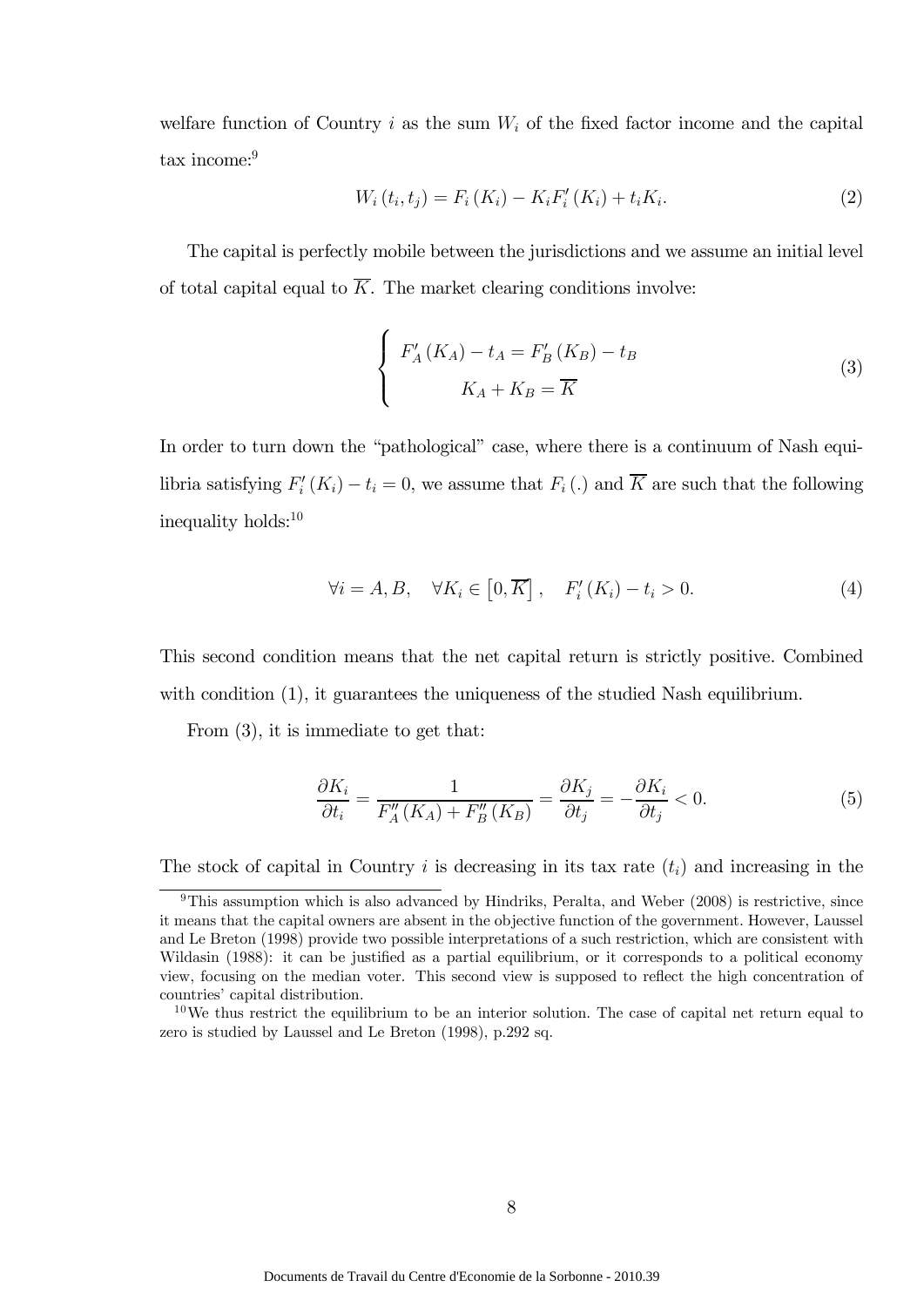tax rate of the other country  $(t_{j\neq i})$ .<sup>11</sup> Notice that tax externalities are always positive as:

$$
\frac{\partial W_i(t_i, t_j)}{\partial t_j} = -K_i F_i''(K_i) \frac{\partial K_i}{\partial t_j} + t_i \frac{\partial K_i}{\partial t_j} > 0.
$$
\n(6)

Further, we can prove the following

Lemma 1 Under assumption (1), tax rates are strategic complements.

#### **Proof.** See APPENDIX A.1.  $\blacksquare$

The explanation is simple: when government  $j$  increases its rate, it alleviates the competitive pressure on governement i as this decision reduces the incentive of capital to migrate from  $i$  to  $j$ . Therefore the marginal utility derived from an increase of the tax rate set by governement *i* is increasing since it generates more revenues and finances more additional public good. In other words, the second-order cross-derivatives of  $W_i(t_i, t_j)$ are positive when  $t_i$  is set optimally.

The strategic complementarity property of tax setting functions is crucial for our analysis. Several recent works focusing on the estimation of the fiscal reaction functions in an international or federal context support the view that fiscal interactions exist and highlight positive slope reaction functions among countries or jurisdictions (see for instance Revelli (2005), Devereux, Lockwood, and Redoano (2008)).

In the following subsections, we will study three different games, depending on the sequence of the countries' tax-setting. We denote  $G<sup>N</sup>$  the game where both countries choose simultaneously their tax rate;  $G^A$  the game where Country A leads and Country B follows; and  $G^B$  the game where Country B leads.

# 2.2 Simultaneous game  $(G^N)$

At the simultaneous non-cooperative equilibrium each country chooses its own tax rate without taking into account the externalities on the other country. We denote by  $(t_A^N, t_B^N)$ the Nash equilibrium of this game. This pair must satisfy the following set of definitions:

<sup>&</sup>lt;sup>11</sup>Since  $F''_i(0)$  is a finite number, this rules out the case  $\frac{\partial K_i}{\partial t_i} = 0$ .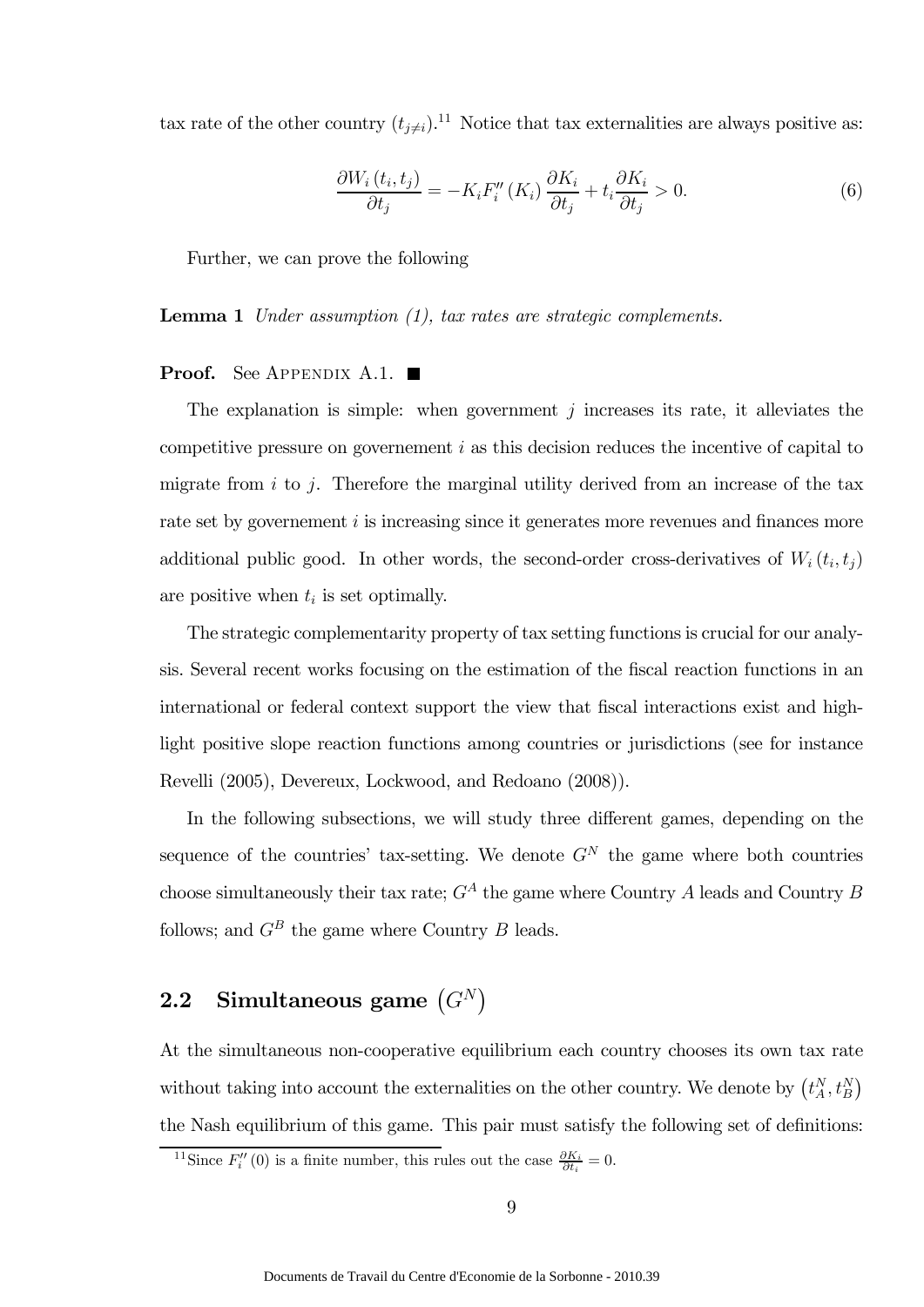$$
\left\{ \begin{array}{ll} t_{A}^{N}\equiv\mathop{\arg\max\limits_{t_{A}\in[0,1]}}W_{A}\left(t_{A},t_{B}\right), & t_{B} \text { given} \\ t_{B}^{N}\equiv\mathop{\arg\max\limits_{t_{B}\in[0,1]}}W_{B}\left(t_{A},t_{B}\right), & t_{A} \text { given.} \end{array} \right.
$$

Let us define the function  $\Phi_i(t_i, t_j)$  by:

$$
\Phi_i(t_i, t_j) = t_i + K_i F''_j(K_j), \quad j \neq i. \tag{7}
$$

As shown in APPENDIX A.1, the first-order conditions (FOCs) obtain:

$$
\left\{ \begin{array}{l} \Phi_A\left(t_A^N, t_B^N\right)\frac{\partial K_A}{\partial t_A}=0\\ \Phi_B\left(t_B^N, t_A^N\right)\frac{\partial K_B}{\partial t_B}=0 \end{array} \right.
$$

or equivalently, since  $\frac{\partial K_A}{\partial t_A} \neq 0$  from  $(5)$ ,<sup>12</sup>

$$
\begin{cases}\n\Phi_A(t_A^N, t_B^N) = 0\\ \n\Phi_B(t_B^N, t_A^N) = 0.\n\end{cases}
$$
\n(8)

Under assumption (1), Laussel and Le Breton (1998) establish the existence of the Nash equilibrium. Condition (4) involves the uniqueness of this equilibrium by ruling out the "pathological" case. In APPENDIX A.1, we show that  $\frac{dt_j}{dt_i} < 1$ , which means here that the best-reply correspondences are contractions. This is another way to guarantee the existence and the uniqueness of a Nash equilibrium (see Vives (1999), p. 47).

# **2.3** Stackelberg games  $G^A$  and  $G^B$

There are two Stackelberg games depending on the identity of the leader. In the game  $G^i$ , we assume that Country  $i$  "leads", that is fixes first its tax rate, and Country  $j$  chooses

$$
\frac{\partial^2 W_i(t_i, t_j)}{\partial t_i^2} = \frac{\partial \Phi_i(t_i, t_j)}{\partial t_i} \frac{\partial K_i}{\partial t_i} + \Phi_i(t_i, t_j) \frac{\partial^2 K_i}{\partial t_i^2} < 0,
$$

since  $\frac{\partial \Phi_i(t_i,t_j)}{\partial t_i} > 0$  and  $\Phi_i\left(t_i^N,t_j^N\right) = 0$ .

<sup>&</sup>lt;sup>12</sup>The second-order conditions (SOCs) are satisfied at  $(t_A^N, t_B^N)$ :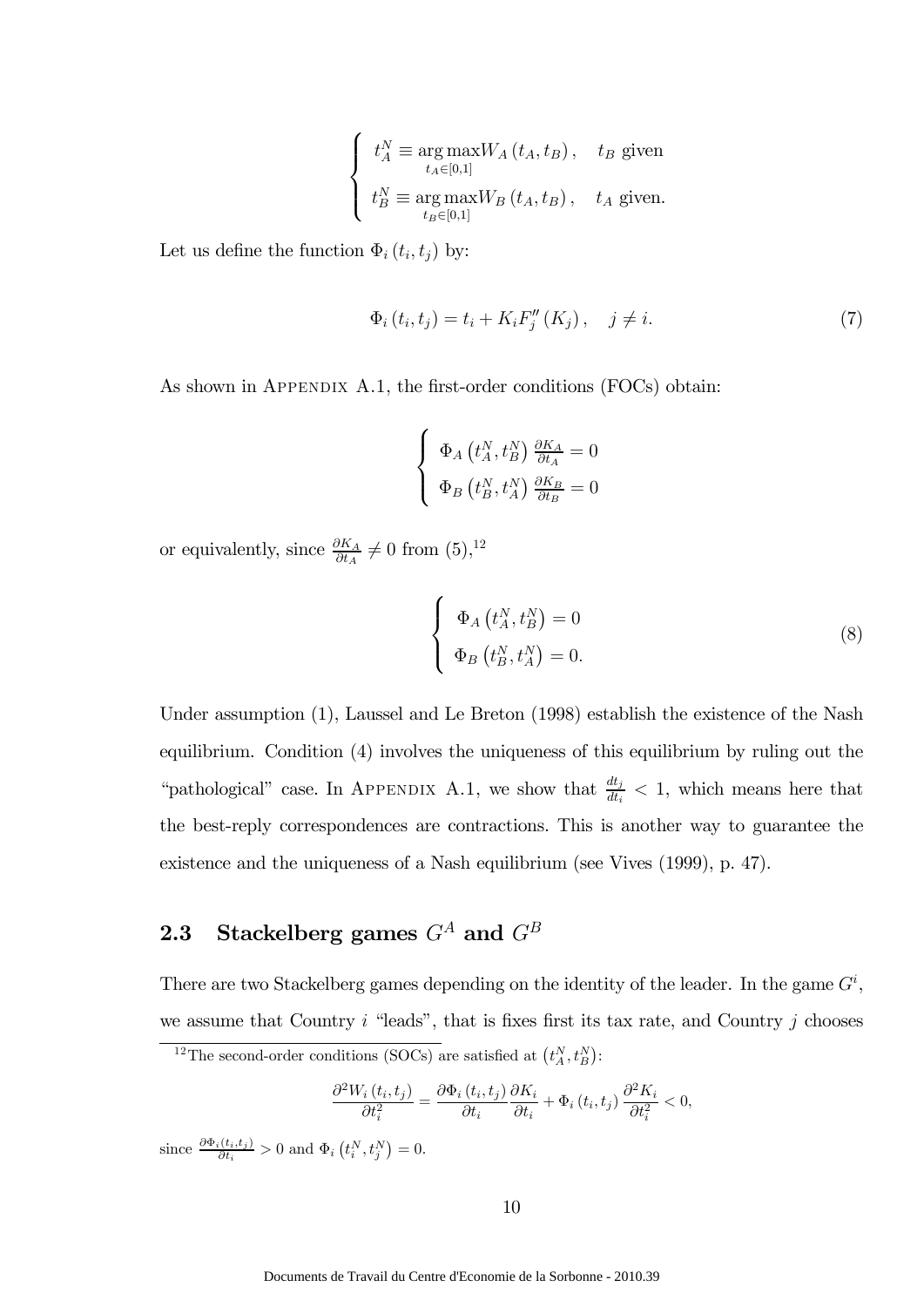its own level  $t_j$ .

Applying backward induction, we first consider the maximization program of Country  $j$  when it acts as the follower. It is given by:

$$
t_j^F(t_i) \equiv \arg \max_{t_j \in [0,1]} W_j(t_j, t_i)
$$

The FOC of the follower obtains

$$
\Phi_{j}\left(t_{j}^{F}\left(t_{i}\right), t_{i}\right) = 0\tag{9}
$$

We turn into Country  $i$ 's maximization program, when it acts as the leader. It is given by:

$$
t_i^L \equiv \arg \max_{t_i \in [0,1]} W_i \left( t_i, t_j^F \left( t_i \right) \right)
$$

The corresponding FOC obtains

$$
\Phi_{i}\left(t_{i}^{L}, t_{j}^{F}\left(t_{i}^{L}\right)\right) + \left(K_{i}F_{i}''\left(K_{i}\right) - t_{i}^{L}\right)\frac{dt_{j}^{F}}{dt_{i}} = 0.
$$
\n(10)

From the strategic complementarity of tax rates, we deduce that the second term of equation (10) is negative. The first term is positive. This property will allow us to rank the equilibrium tax rates in the next subsection.

#### 2.4 Comparison of the equilibrium tax rates

We show that these equilibria generate different solutions and the tax rates obtained in a game with leadership are higher than the rates obtained in the Nash game, when the two authorities play simultaneously. This comes from the fact that tax rates are strategic complements: an increase in the rate fixed by the other government leads a government to increase its own rate.

Given the property of strategic complementarity, we are able to rank the equilibrium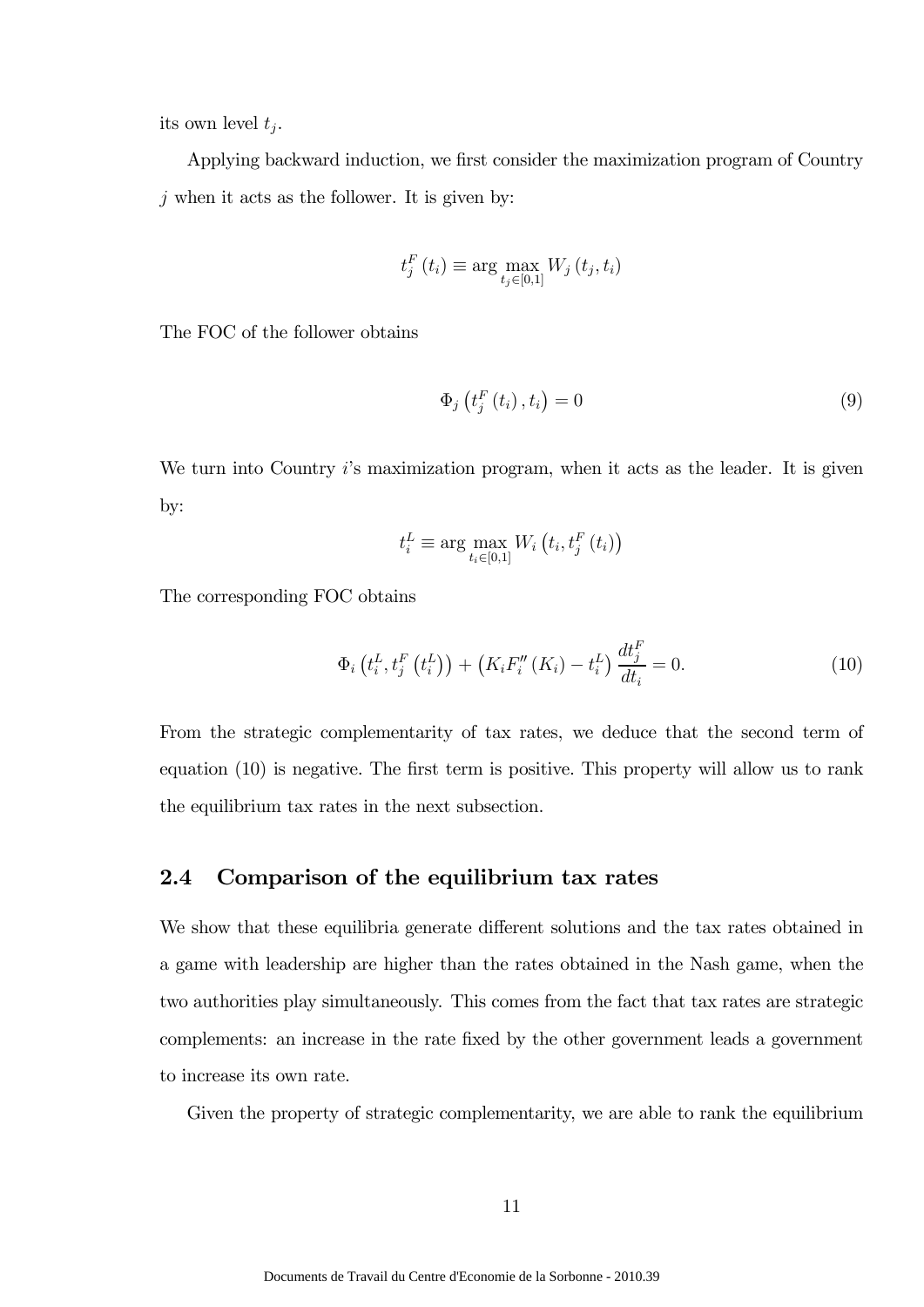tax rates.13

Lemma 2 For non identical countries. Nash tax rates are always lower than the tax rates obtained in a sequential game. Moreover, there are three possible rankings of the levels of tax rates:

$$
\left\{ \begin{array}{l} t_{A}^{N}
$$

In the case of identical countries, the following ranking obtains:

$$
t^N < t^F < t^L.
$$

#### **Proof.** See Appendix A.2.  $\blacksquare$

Consistent with the strategic complementarity property and the existence of positive externalities, tax rates in any Stackelberg equilibrium are higher than the rates obtained at the Nash equilibrium. When the leader, say A, increases its tax rate relative to the Nash equilibrium value, it induces the follower, B, to increase its own tax rate because of the strategic complementarity property. In turn, this increases the leader's payoff because of the positive externality induced by tax decision, and captured by the sign of  $\partial W_i(t_i, t_j) / \partial t_j$  (> 0). Hence we get  $t_A^L > t_A^N$  and  $t_B^F > t_B^N$ . In other words, the presence of a leader in the tax competition race mitigates the "downward pressure" feature obtained in the Nash equilibrium.14

If the two countries are identical (same production function), the ranking implies that that the leader taxes more than the follower, as it is more able to resist the downward pressure on tax rates. If the two countries are sufficiently similar (close productivity schedules), they adopt similar behaviors if leading. By a continuity argument, the same ranking applies and we get  $t_A^N < t_A^F < t_A^L$  and  $t_B^N < t_B^F < t_B^L$ .

<sup>&</sup>lt;sup>13</sup>For the rest of the paper, we will use the following notation:  $t_i^F \equiv t_i^F(t_j^L)$ .

<sup>&</sup>lt;sup>14</sup>See Graph 1 in Appendix B.1 for an illustration in the case of quadratic production functions.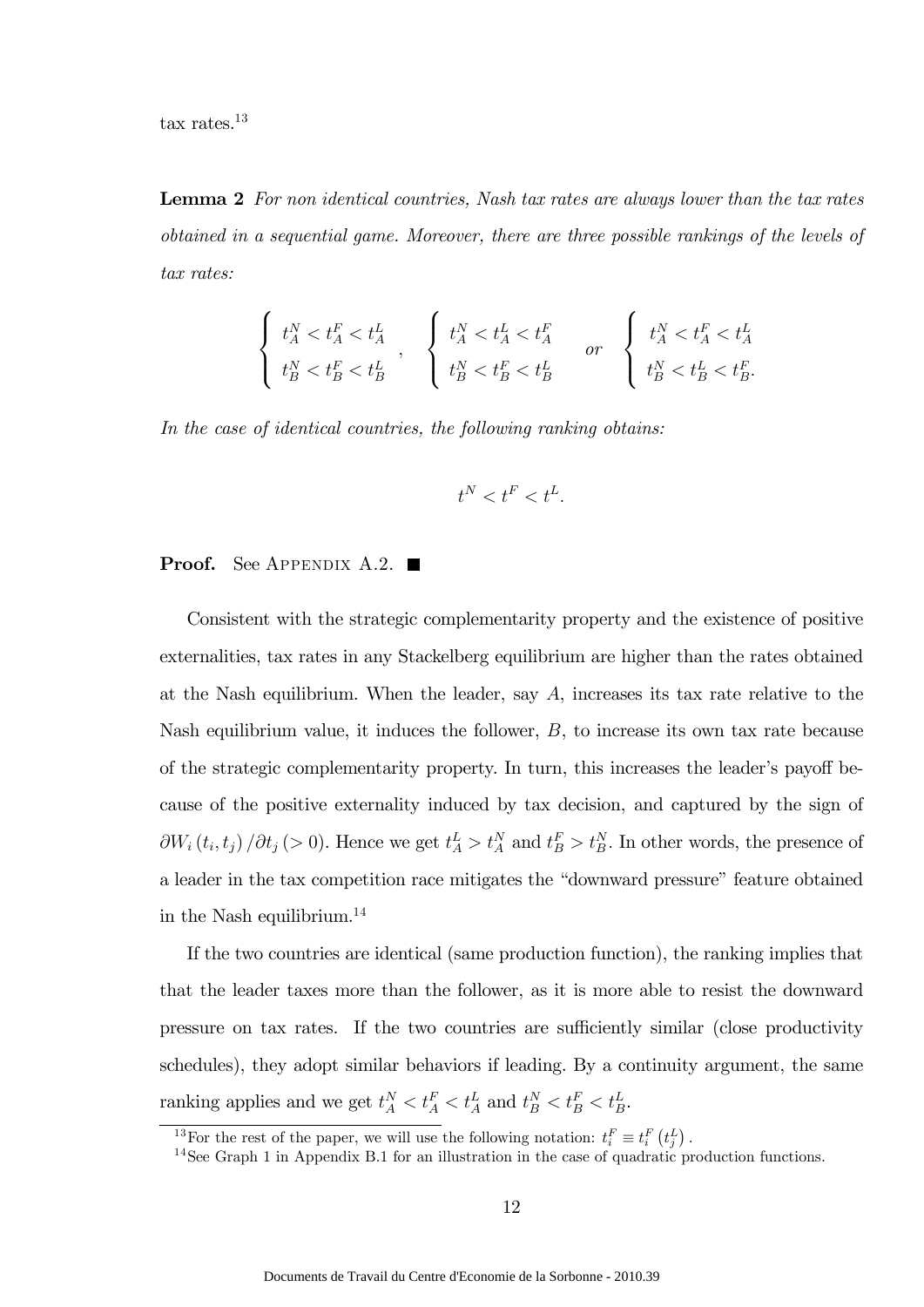However if the two countries are sufficient dissimilar in terms of production performances, it may happen for instance that  $t_A^F > t_A^L$  and  $t_B^F < t_B^L$ . For a sufficient degree of asymmetry in the production functions, the interaction effects are much stronger from B to A, than from A to B. Then  $t_A^L$  is very close to  $t_A^N$  and  $t_B^L$  is very far from  $t_B^N$  as well as  $t_A^F$  from  $t_A^N$ . Therefore we get the two other possible rankings.

This explains the obtained possible rankings. Remark then that no combination of production functions can lead to the case where we have both  $t_A^F > t_A^L$  and  $t_B^F > t_B^L$ .

## 3 Identifying the leader in the tax competition race.

These results imply that the existence and identity of a leader matter a lot in the tax competition race. Hence we would like to know the identity of the leader if it exists: is it Country  $A$  or  $B$ ? To answer this question, we turn to the endogenization of moves, using a timing game. In the first stage of the timing game, the two players, here the two authorities of the jurisdictions, decide on their preferred role. They may decide they want to play "Early" or "Late". Depending on the outcome of this stage, one of the three games described above is selected and processed. Following Hamilton and Slutsky (1990) and Amir and Stepanova (2006) we study the Subgame Perfect Equilibria of this timing game. First, we highlight the presence of a second-mover advantage. This allows us to deduce the Subgame Perfect Equilibria.

#### 3.1 Second-mover advantage

We define the notions of "first-" and "second-mover advantage" as follows:

**Definition 1** Country *i* has a first (second)-mover advantage if its equilibrium payoff in the Stackelberg Game in which it leads (follows) is higher than in the Stackelberg Game in which it follows (leads).

Using this definition, we establish the following PROPOSITION: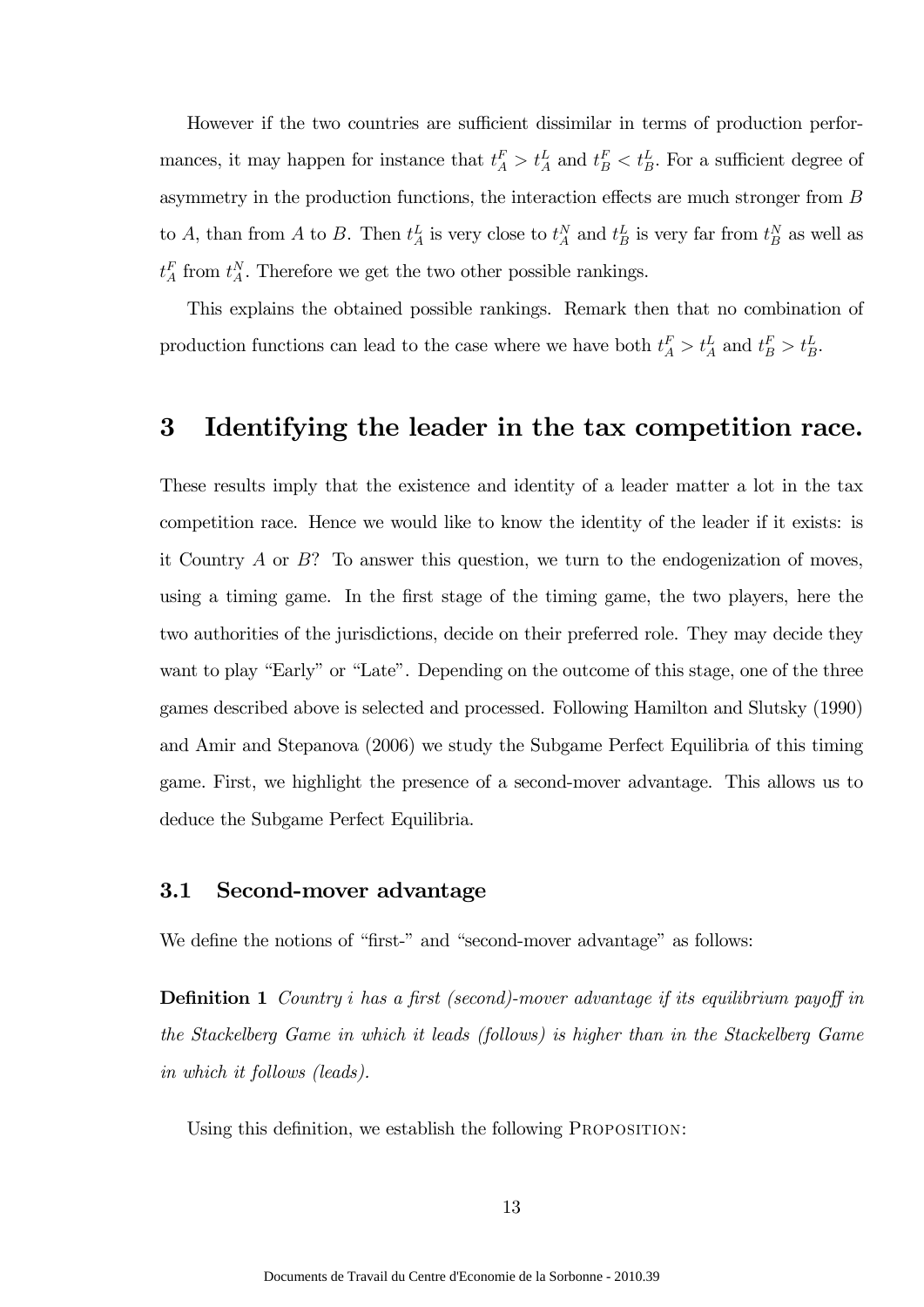**Proposition 1** At least one country has a second-mover advantage in the tax competition race.

#### **Proof.** See APPENDIX A.3.

When  $t_i^N < t_i^E < t_i^L$  for both countries, there is a second-mover advantage for both countries as both prefer to follow. Consider Country  $i$ , acting a follower. By decreasing its tax rate  $(t_i^F < t_i^L)$ , when Country j sets  $t_j^L$ , it attracts more capital. Moreover, since  $t_j^F < t_j^L$ , it benefits as a follower (rather than a leader) from the higher tax rate set by Country j acting as a leader, which reorients capital towards the follower. In case of identical countries, both countries have a second-mover advantage.<sup>15</sup> When  $t_i^N < t_i^L < t_i^E$ and  $t_j^N < t_j^E < t_j^L$ , only Country i prefers to follow, as the previous reasoning applies only to this country.

### 3.2 A Timing Game

In order to address the existence and identity of a leader, we shall endogenize the sequence of moves by resorting to a timing game, following the seminal study of Hamilton and Slutsky (1990).

This game, which we denote by  $\widetilde{G}$ , is defined as follows. At the first or "preplay" stage, players simultaneously and non-cooperatively decide whether to move "early" or "late". The players' commitment to this choice is perfect. The timing choice of each player is announced at the end of the first stage. The second stage corresponds to the relevant tax competition game studied in the previous section, which is deduced from the timing decision at the first stage: the game  $(G<sup>N</sup>)$  if both players choose to move early or late; the Stackelberg game  $(G<sup>A</sup>)$  if Country A chooses to move early (strategy  $Early)$  while Country B chooses to move late (strategy Late); the Stackelberg game  $(G^B)$  if Country B chooses to move early (strategy Early) while Country A chooses to move late (strategy

<sup>&</sup>lt;sup>15</sup>When the two countries are identical, that is when  $F_i(K) = F_j(K)$ , it is immediate to derive from the previous Lemma the comparison between the tax rates under this assumption:  $t^N < t^F < t^L$ .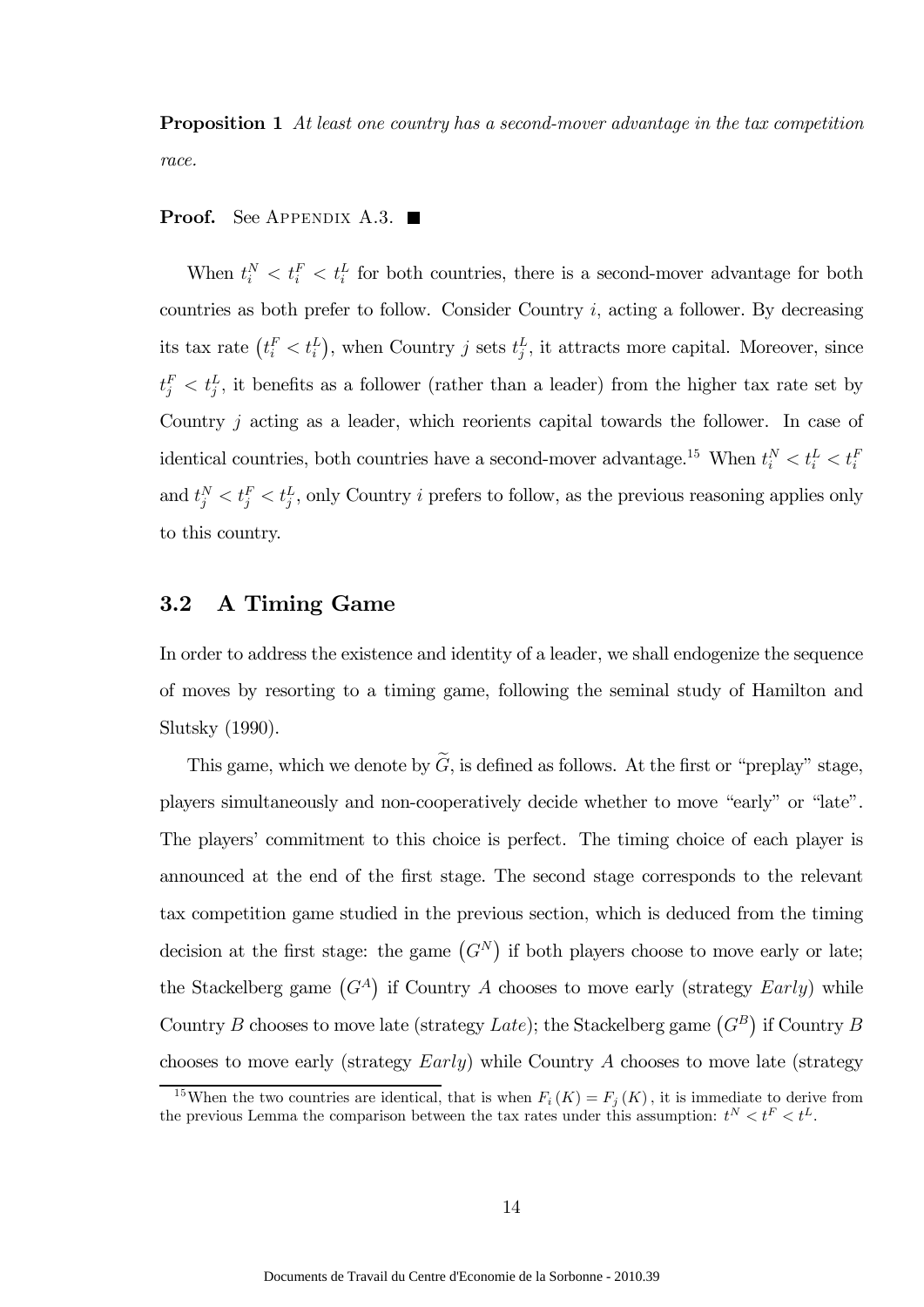Late).<sup>16</sup> The game  $\tilde{G}$  may be reduced to a single-stage game, which has the following normal form:

|                        | Country $B$ |                |                            |  |
|------------------------|-------------|----------------|----------------------------|--|
|                        |             | Early          | Late                       |  |
| Country $A \mid Early$ |             | $W_A^N, W_B^N$ | $\mid W_A^L, W_B^F$        |  |
|                        | Late        | $W_A^F, W_B^L$ | $\mid W_{A}^{N},W_{B}^{N}$ |  |

where  $W_i^N \equiv W_i(t_i^N, t_j^N), W_i^L \equiv W_i(t_i^L, t_j^F(t_i^L))$  and  $W_i^F \equiv W_i(t_i^F(t_j^L), t_j^L)$ .

From the preceding normal form of the game  $\widetilde{G}$ , we obtain the following PROPOSITION:

Proposition 2 (i) The Subgame Perfect Equilibria (SPEs) of the timing game are the Stackelberg Equilibria.

(ii) Moving sequentially instead of simultaneously is Pareto-improving for both countries.

#### **Proof.** See APPENDIX A.4.  $\blacksquare$

Since tax rates are strategic complements, there are two possible Stackelberg equilibria corresponding to the timing game  $\tilde{G}$ . This comes from the fact that in any case, both the first- and second-movers are better off than under a Nash equilibrium: tax externalities are always positive and at the SPEs, the tax rates are in both countries superior to those established at the simultaneous Nash equilibrium, i.e. in the standard tax competition game (Lemma 2).17

We highlight that the SPEs are Pareto-superior to the simultaneous Nash Equilibrium  $(W_i^{F,L} > W_i^N)$ . The "downward pressure" is weaker than predicted in the standard tax competition model since tax rates are always higher in the sequential games: both

<sup>&</sup>lt;sup>16</sup>An other option exists in the literature on endogenous timing when both players choose to lead. Indeed, Dowrick (1986) and more recently van Damme and Hurkens (1999) consider a Stackelberg warfare, where both countries would choose their strategy as leader. In contrast, Hamilton and Slutsky (1990) or Amir and Stepanova (2006) apprehend this situation as the static Nash game. Hamilton and Slutsky (1990) emphasize that Stackelberg warfare can occur only through error, since the underlying strategy of one player is not consistent with the other player's strategy.

<sup>&</sup>lt;sup>17</sup>Notice that the equilibria studied in the literature on tax competition is not *commitment robust*. Extending the approach of Rosenthal (1991), van Damme and Hurkens (1996) establish that a Nash Equilibrium is commitment robust if and only if no player has a first-mover incentive, that is no player prefers to lead than to play the simultaneous game. In APPENDIX A.2, we highlight that both countries always have a first-mover incentive.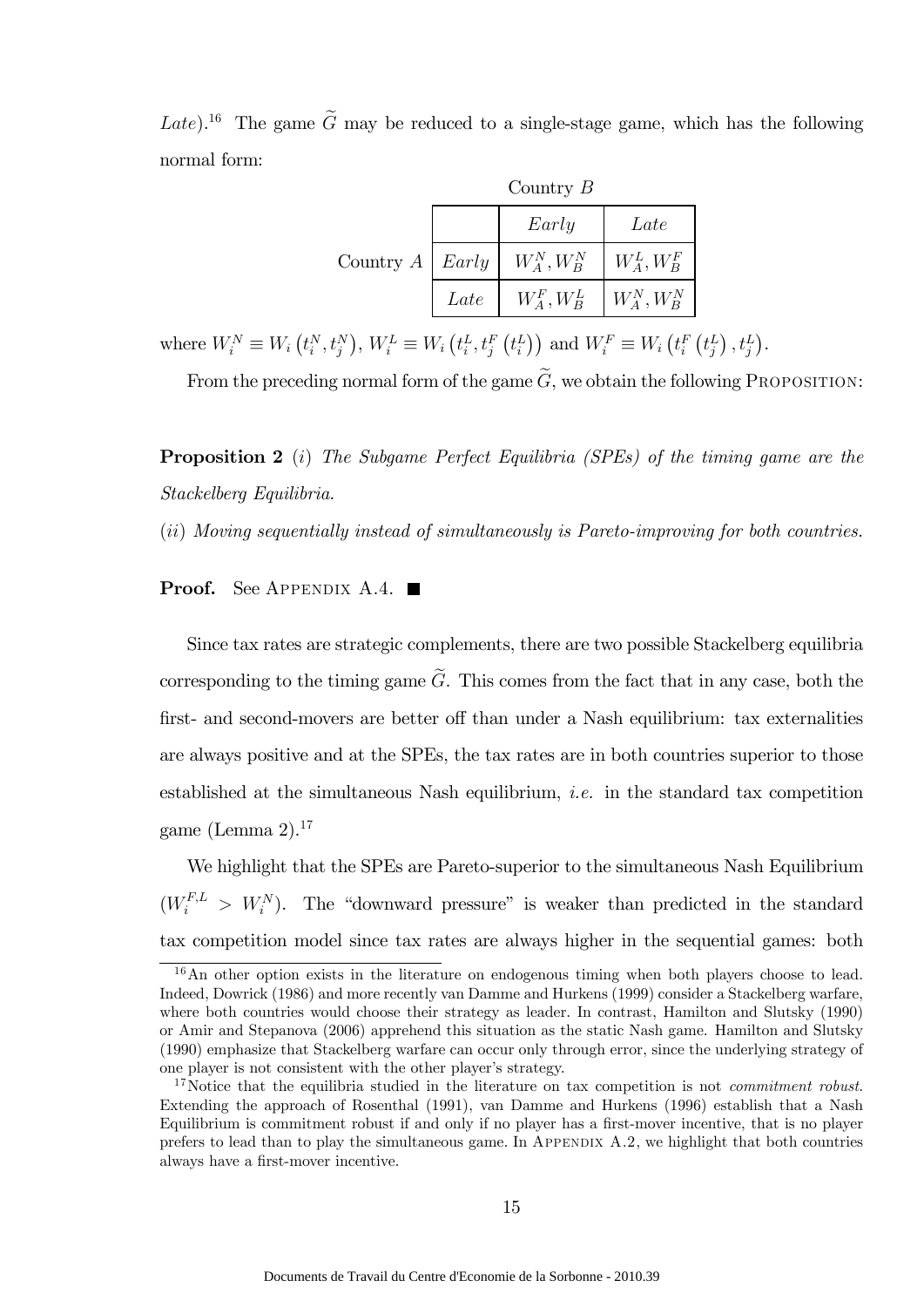countries have a common interest in avoiding the Nash tax rates, and they can do so by resorting to non-synchronous moves, that is by accepting that one of them leads the tax competition race.

# 4 A coordination issue

A new issue appears due to the multiplicity of SPEs of  $\tilde{G}$ : how to select one of the two possible solutions? There is a coordination issue. To solve this issue, we can resort to two criteria in order to rank the SPEs: the Pareto-dominance and the risk-dominance criteria. By so doing, we follow the deductive selection principle, that is we assume that players hold beliefs consistent with the selection criterion.18 Harsanyi and Selten (1988) define the risk-dominance criterion as follows:

**Definition 2** An equilibrium risk-dominates another equilibrium when the former is less risky than the latter, that is the risk-dominant equilibrium is the one for which the product of the deviation losses is the largest.

In our framework, equilibrium (Early, Late) (Country A leads, Country B follows) risk-dominates equilibrium (Late, Early) if the former is associated with the larger product of deviation losses, denoted by  $\Pi$ . More formally, the equilibrium (Early, Late) risk-dominates (Late, Early) if and only if

$$
\Pi \equiv \left(W_A^L - W_A^N\right) \left(W_B^F - W_B^N\right) - \left(W_A^F - W_A^N\right) \left(W_B^L - W_B^N\right) > 0. \tag{11}
$$

An intuition for the use of this criterion is as follows. Suppose for simplicity that  $W_A^F - W_A^N = W_B^F - W_B^N$ . Then the threat of reverting to the Nash equilibrium when Country A acts as a leader is bigger than the similar threat for Country B:  $W_A^L - W_A^N =$  $W_B^L - W_B^N$ . In other words, Country A has more to lose in case of inconsistent choices.

<sup>18</sup>No attempt is made to explain how decision makers acquire these beliefs. This approach contrasts with the inductive selection principle, which uses learning and evolutionary dynamics to predict the selection of an equilibrium.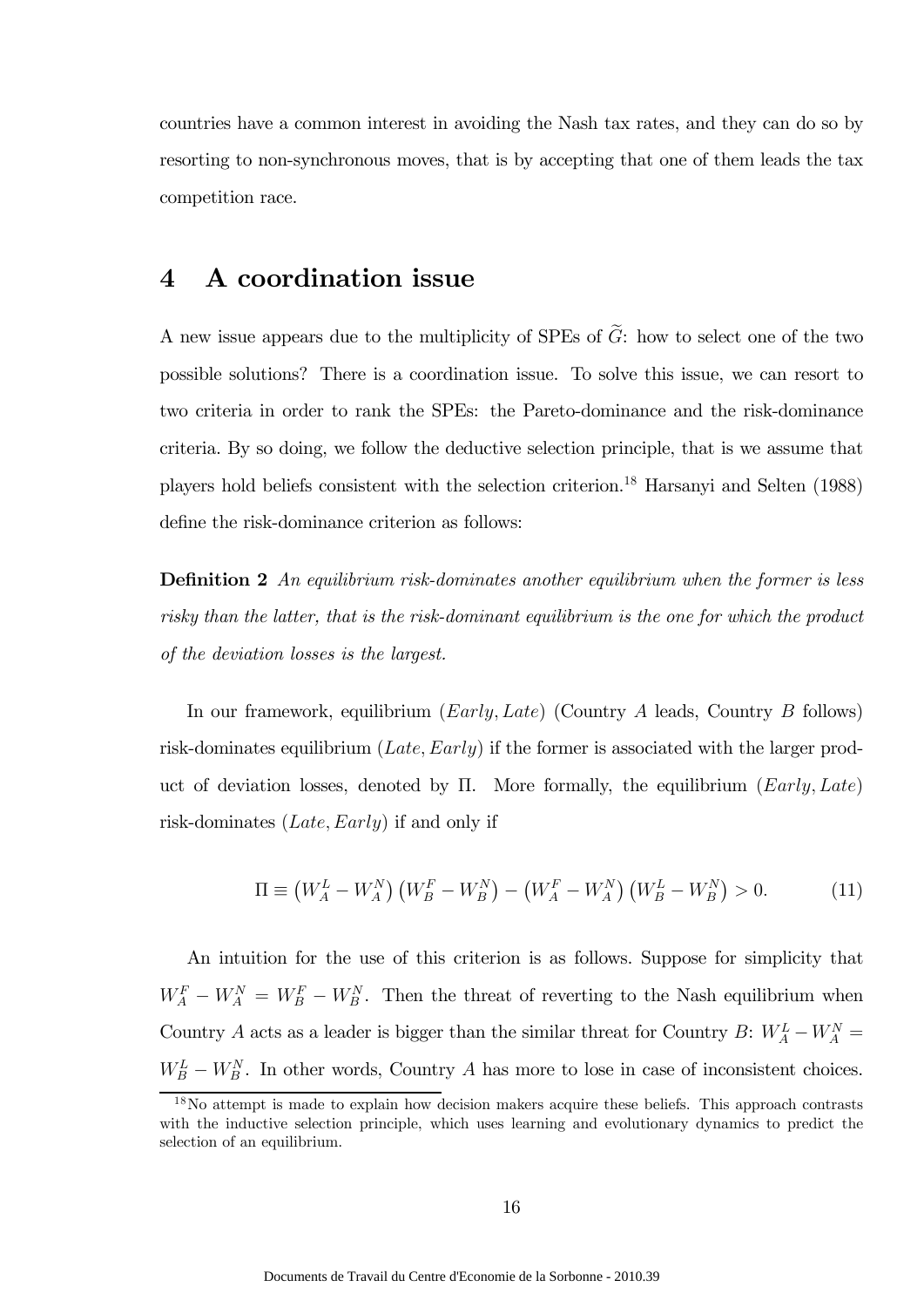This makes it more vulnerable to pressures from Country B than the converse. Knowing this, Country B chooses "Late" anticipating that Country A will not choose "Late" and which would lead to Nash and the higher loss  $\left(W_A^L - W_A^N\right)$ .

As stressed by Amir and Stepanova (2006), a resolution for risk-dominance does not appear possible without using a precise specification of the problem.<sup>19</sup> To apply this criterion to the tax competition problem, we consider a quadratic production function, already used in the relevant literature:20

$$
F_i(K) = (a - b_i K) K.
$$
\n
$$
(12)
$$

Ex ante (before the tax competition game starts), both countries are endowed with the same amount of capital  $(\overline{K}/2)$ . When  $b_A > b_B$ , firms in Country A are less productive than in Country B. For a given pair of parameters  $(b_A, b_B)$ , the tax rates and the capital stocks at the equilibria of the three studied games are presented in the following table:

|             | $G^N$                    | $G^A$                                          | $G^B$                                          |  |
|-------------|--------------------------|------------------------------------------------|------------------------------------------------|--|
| Country $A$ |                          |                                                |                                                |  |
| $t_A$       | $b_B\overline{K}$        | $\frac{2(b_A+b_B)^2}{3b_A+2b_B}\overline{K}$   | $\frac{2b_B(b_A+2b_B)}{2b_A+3b_B}\overline{K}$ |  |
| $K_A$       | $\frac{\overline{K}}{2}$ | $\frac{b_A + b_B}{3b_A + 2b_B}\overline{K}$    | $\frac{b_A+2b_B}{2b_A+3b_B}\overline{K}$       |  |
| Country $B$ |                          |                                                |                                                |  |
| $t_B$       | $b_A\overline{K}$        | $\frac{2b_A(2b_A+b_B)}{3b_A+2b_B}\overline{K}$ | $\frac{2(b_A+b_B)^2}{2b_A+3b_B}\overline{K}$   |  |
| $K_B$       | $\frac{\overline{K}}{2}$ | $\frac{2b_A+b_B}{3b_A+2b_B}\overline{K}$       | $\frac{b_A+b_B}{2b_A+3b_B}\overline{K}$        |  |

Table 1 : Tax rates and capital stocks in  $G^N$ ,  $G^A$  and  $G^B$ .

From the preceeding table, we can make several observations. First, if each region has the same capital endowment before tax competition occurs, we observe that no country exports capital at the simultaneous Nash equilibrium, while the leading country is always

<sup>&</sup>lt;sup>19</sup>Analysing the competition among firms, these authors use a linear demand function as van Damme and Hurkens (1999).

<sup>20</sup>See for instance, Bucovetsky (1991), Grazzini and van Ypersele (2003), Peralta and van Ypersele (2005), Devereux, Lockwood, and Redoano (2008).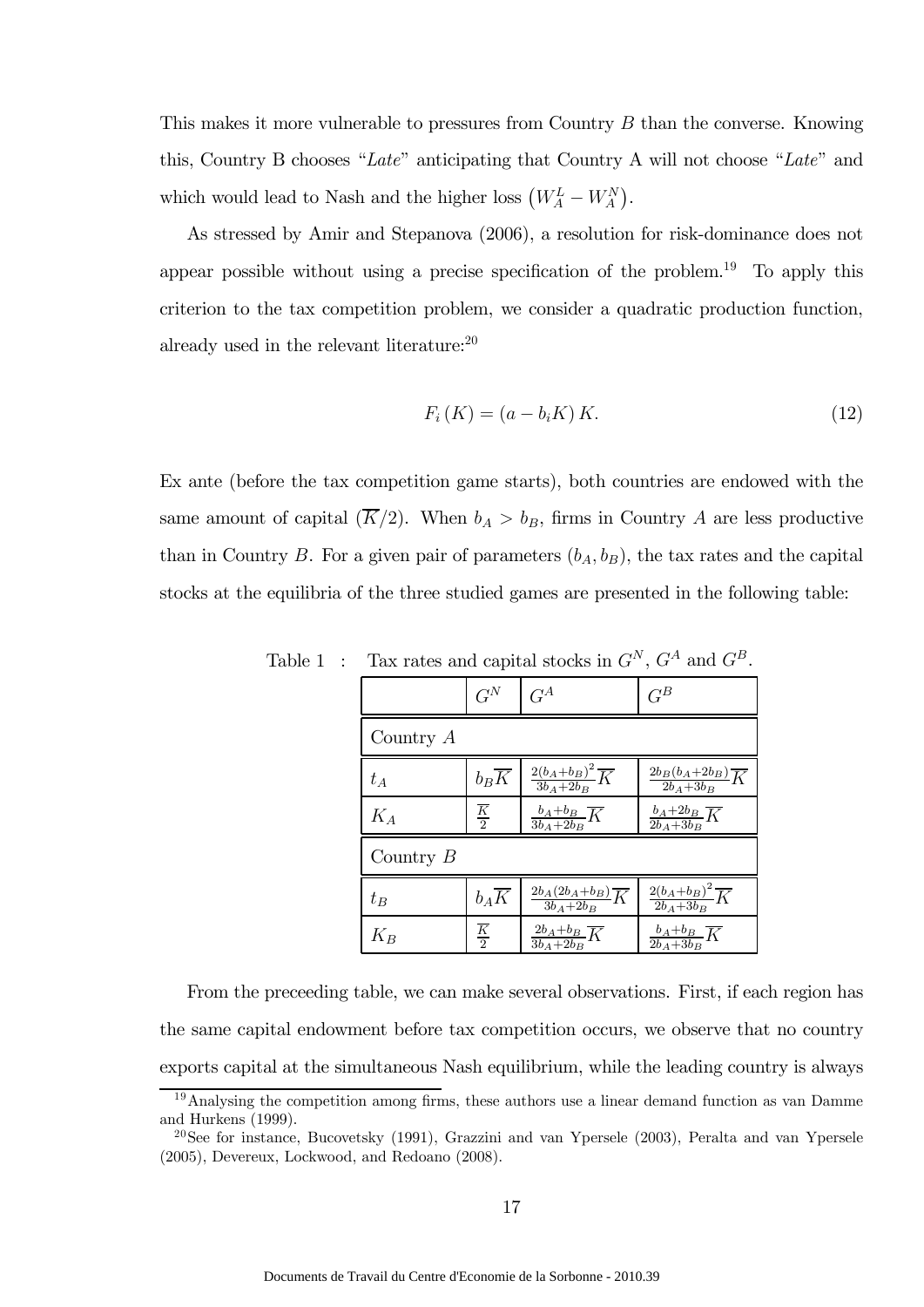a capital exporter. Second, at the simultaneous Nash equilibrium, the less productive country has the lower tax rate:  $b_A > b_B \Leftrightarrow t_A^N < t_B^N$ . This point results from the difference in the capital elasticities (in absolute values):  $\left| \varepsilon_{K_{A}^{N}/t_{A}^{N}}\right|$  $\Big\vert = \frac{b_B}{b_A+b_B} < \Big\vert \varepsilon_{K_B^N/t_B^N}$  $\Big| = \frac{b_A}{b_A + b_B}$ . Since Country A, being less productive, has a higher elasticity on capital in absolute value, it is more sensitive to capital mobility and thus is led to tax less. Here we echo the analysis of Bucovetsky (1991) and Wilson (1991) who establish that small jurisdictions<sup>21</sup> tend to set lower tax rates than large ones. On the basis of capital elasticity, we can draw a parallel between size and productivity, when we consider that the smaller country corresponds to the less productive one, which we also call the ex ante lowly endowed country.

Given the definition (11) of risk-dominance, we obtain the following PROPOSITION:

**Proposition 3** (i) The SPE, where the less productive country leads, risk-dominates the other equilibrium.

(ii) If the asymmetry between countries is sufficient, the safer SPE becomes Paretodominant.

**Proof.** See Appendix A.5.  $\blacksquare$ 

This proposition implies that Country A is always selected as the leader, according to the risk-dominance criterion as long as  $b_A > b_B$ <sup>22</sup>. Let us define  $\gamma$  as the degree of asymmetry among the two countries:  $\gamma = b_B/b_A$  ( $\gamma < 1$  means that Country A is the less productive). When the difference in productivity is sufficiently pronounced ( $\gamma < \gamma_1 \simeq 0.25$ or  $\gamma > \gamma_2 \simeq 4$ , see APPENDIX A.5.3), one country has a first-mover advantage, while the other still has a second-mover advantage. The risk-dominant equilibrium becomes Pareto-

<sup>&</sup>lt;sup>21</sup>Small jurisdictions or countries may be considered as  $ex$  ante lowly endowed, since their size in population explains directly their initial stock of capital under the assumption that each inhabitant has the same individual endowment in capital.

<sup>&</sup>lt;sup>22</sup>This result is a straight criticism of the assumption made by Wang  $(1999)$  or Baldwin and Krugman (2004) that the larger country or the core country behaves as a leader.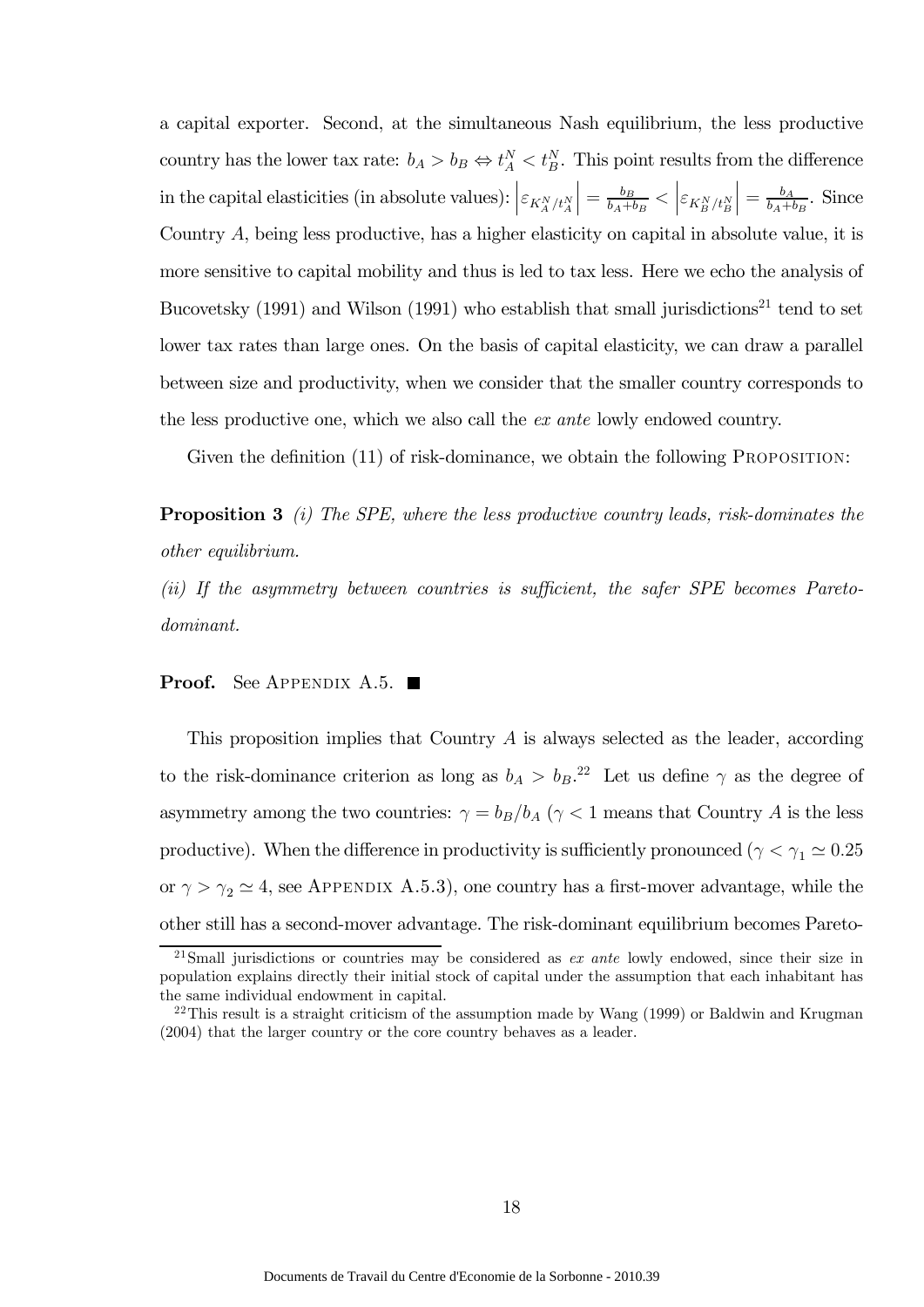dominant. The following table summarizes the results of the preceeding PROPOSITION:<sup>23</sup>

|                  | $[0,\gamma_1]$       | $[\gamma_1, 1]$                                           | $ 1,\gamma_2 $                                          | $ \gamma_2, +\infty $ |
|------------------|----------------------|-----------------------------------------------------------|---------------------------------------------------------|-----------------------|
| $W_{i,j}^k$      | $W_A^F < W_A^L$      | $W_A^F > W_A^L$                                           | $W_A^F > W_A^L$                                         | $W_A^F > W_A^L$       |
|                  |                      | $W_B^F > W_B^L \qquad W_B^F > W_B^L \qquad W_B^F > W_B^L$ |                                                         | $W_R^F < W_R^L$       |
| Pareto-dominance | $(Early, Late)$ none |                                                           | none                                                    | (Late, Early)         |
| Risk-dominance   |                      |                                                           | (Early, Late) (Early, Late) (Late, Early) (Late, Early) |                       |

Table 2: Risk and Pareto dominance

At the safer SPE, the less productive country has to move early (A for  $\gamma < \gamma_1$ , B for  $\gamma > \gamma_2$ ) since it has more to lose in playing the simultaneous game than the other country. For instance, if  $\gamma < \gamma_1$ , Country A increases its own tax rate compared to the Nash level, which will trigger a larger increase in Country  $B$  tax rate because of the complementarity effect; on the other hand, if B is a leader  $(Early)$ , given that A as a follower  $(Late)$  will not tend to act much, the gain of B as a leader with respect to the Nash solution, is not that large.

When the asymmetry is sufficient ( $\gamma < \gamma_1$  or  $\gamma > \gamma_2$ ), the SPE where the less productive country leads, becomes Pareto-superior to the other SPE. Indeed, for low values of  $b_B$  with respect to  $b_A$  ( $\gamma < \gamma_1$ ), the less productive country (namely A) experiments a first-mover advantage, while the other has a second-mover advantage. By leading and fixing a higher tax rate  $(t_A^L > t_A^F)$ , Country A encourages Country B to increase its tax rate since we have  $t_B^F > t_B^L$ .<sup>24</sup> Thus, Pareto-dominance reinforces risk-dominance when countries' asymmetry is sufficient.

Finally, our analysis invites to reconsider the "big-country-higher-tax-rate" rule, which was emphasized first by Bucovetsky  $(1991)^{25}$  Indeed, while at the simultaneous Nash equilibrium, the more productive, or equivalently, the larger country always sets a higher

<sup>&</sup>lt;sup>23</sup>See the APPENDIX A.5 for a justification of the necessary condition:  $b < 3/4$  and the definition of  $\gamma_k$ . A graphical illustration of these results is provided in the APPENDIX (Graph 4).

<sup>&</sup>lt;sup>24</sup>From TABLE 1, we have  $t_B^F > t_B^L$  for  $\gamma < \tilde{\gamma}$ , where  $\tilde{\gamma}$  is solution of  $1 - 4\gamma^2 - 2\gamma^3 = 0$ ,  $\tilde{\gamma} \approx 0.451606$ .<br><sup>25</sup>In an asymmetric model of international trade Raimondos-Møller and Woodland (2000) also e the existence of situations in which the small country leads, fixing its tariff rate first and yielding to improve the welfare of both countries.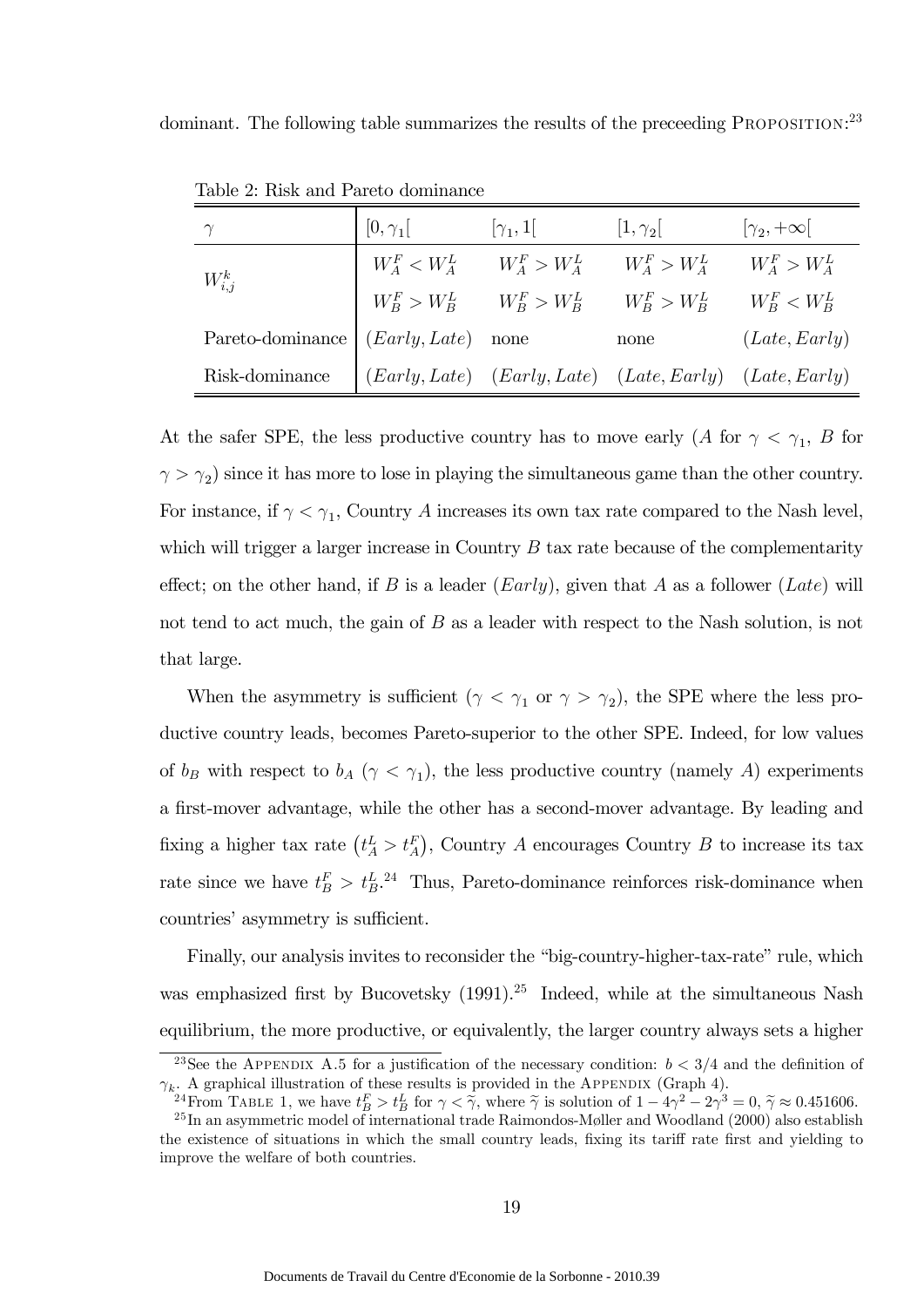tax rate due to its relatively low elasticity of capital to the tax rate, it may set the lower tax rate at the safer SPE. More formally, for  $1 > \gamma > \frac{\sqrt{5}-1}{2}$ , we obtain  $t_A^L > t_B^{F.26}$  The less productive (equivalently, the smaller) country may tax at a higher rate than the other country. In other terms, the ex ante advantage (in productivity or in size) enjoyed by one country allows it to reap the second-mover advantage.

# 5 Conclusion

Our analysis revisits tax competition by relaxing one implicit assumption generally made in the relevant literature: the simultaneity of decisions on tax rates. Inspired by several works in Industrial Organization, we developed a model where the timing of move, i.e. the tax-setting, is endogenous. Our main results hold for any form of the government's objective function as long as tax rates are strategic complements. We established that: the tax rates are higher when countries move sequentially than when they move simultaneously; at least one country experiments a second mover-advantage; moving sequentially is Pareto- improving; the SPEs correspond to the two Stackelberg situations yielding to a coordination issue. By specifying quadratic production functions, we solve it by applying the notions of Pareto and risk dominance. At the safer SPE, the ex ante well endowed country follows, reinforcing its ex ante advantage through the second-mover advantage. When countries' asymmetry is sufficient, Pareto-dominance confirms risk-dominance in selecting the same SPE.

In addition to the empirical studies which would explicitly consider the dynamics of tax-setting decisions,  $27$  further research could be considered. An immediate development

$$
\left| \varepsilon_{K^F_B / t^F_B} \right| = \frac{b_A}{b_A + b_B} < \left| \varepsilon_{K^L_A / t^L_A} \right| = 1.
$$

 $26$ Moreover, the elasticity of capital is lower in the follower country:

<sup>&</sup>lt;sup>27</sup>Very few empirical studies have considered the order of tax-setting: Altshuler and Goodspeed (2002) established that European countries follow the United States when they set their tax rate; focusing on European countries only, Redoano (2007) show that large countries behave as leader. We established an inverse sequence of tax decisions at the safer equilibrium. This contradiction invites to further empirical and theoretical developments.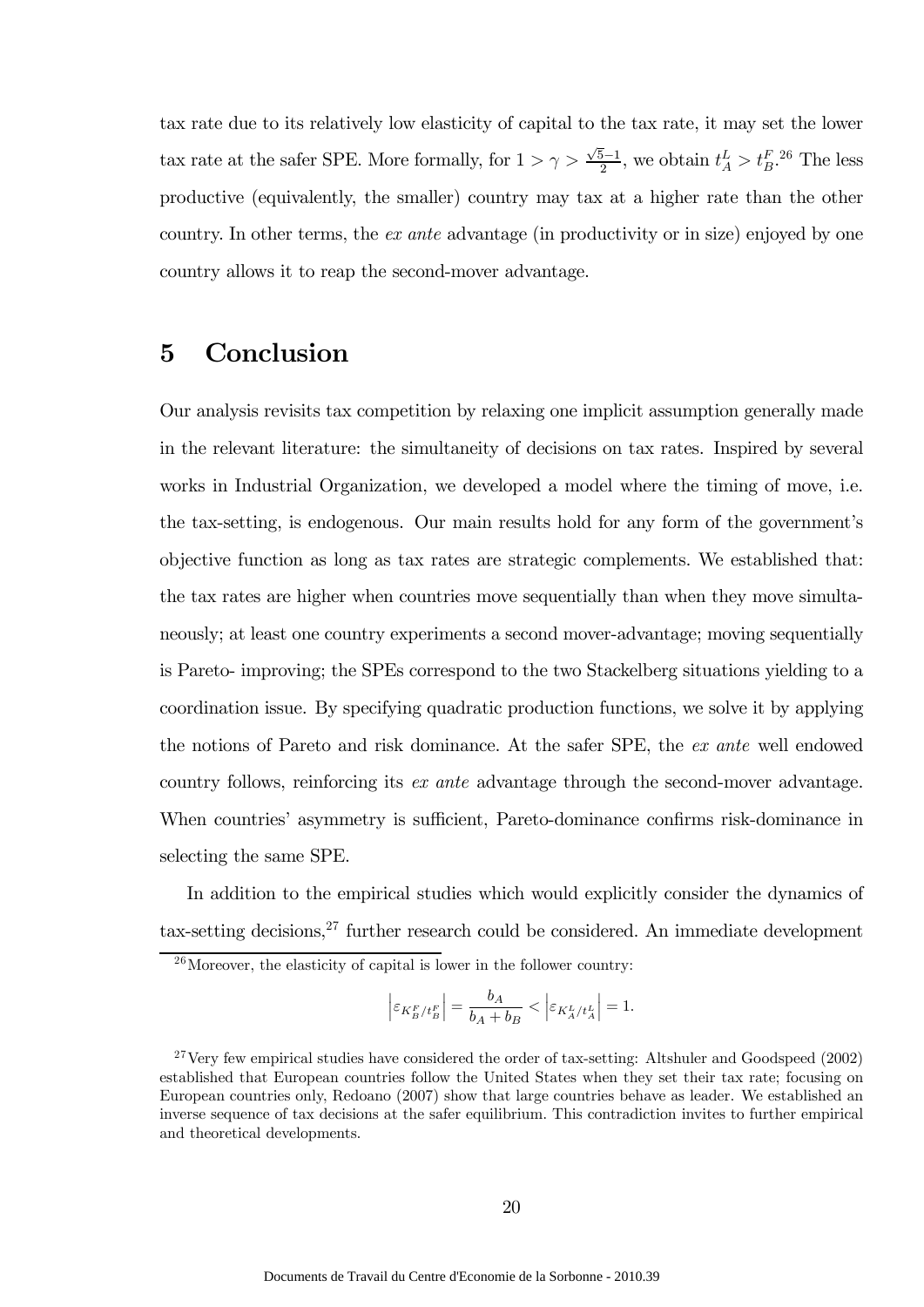is to introduce the capital owners in the welfare function. New conditions for existence and uniqueness of the Nash equilibrium would be needed so as to ensure that tax rates be strategic complements and the analysis developped above applied.28 An other development would be to to consider the issue of underprovision of public goods when the timing of moves is endogenized.

# References

- Altshuler, R., and T. J. Goodspeed (2002): "Follow the leader? Evidence on European and U.S. tax competition," Departmental Working Papers 200226, Rutgers University, Department of Economics.
- AMIR, R., AND A. STEPANOVA (2006): "Second-mover advantage and price leadership in Bertrand duopoly," Games and Economic Behavior, 55(1), 1—20.
- BALDWIN, R. E., AND P. KRUGMAN (2004): "Agglomeration, integration and tax harmonisation," European Economic Review, 48(1), 1—23.
- BAYINDIR-UPMANN, T., AND A. ZIAD (2005): "Existence of equilibria in a basic taxcompetition model," Regional Science and Urban Economics, 35(1), 1—22.
- BUCOVETSKY, S. (1991): "Asymmetric tax competition," Journal of Urban Economics, 30(2), 167—181.
- Bulow, J. I., J. D. Geanakoplos, and P. D. Klemperer (1985): "Multimarket oligopoly: strategic substitutes and complements," Journal of Political Economy, 93(3), 488—511.
- D'ASPREMONT, C., AND L.-A. GERARD-VARET (1980): "Stackelberg-solvable games and pre-play communication," Journal of Economic Theory, 23(2), 201—217.

<sup>&</sup>lt;sup>28</sup>See footnote  $(3)$  on the issue of the existence of Nash equilibrium in tax competition models.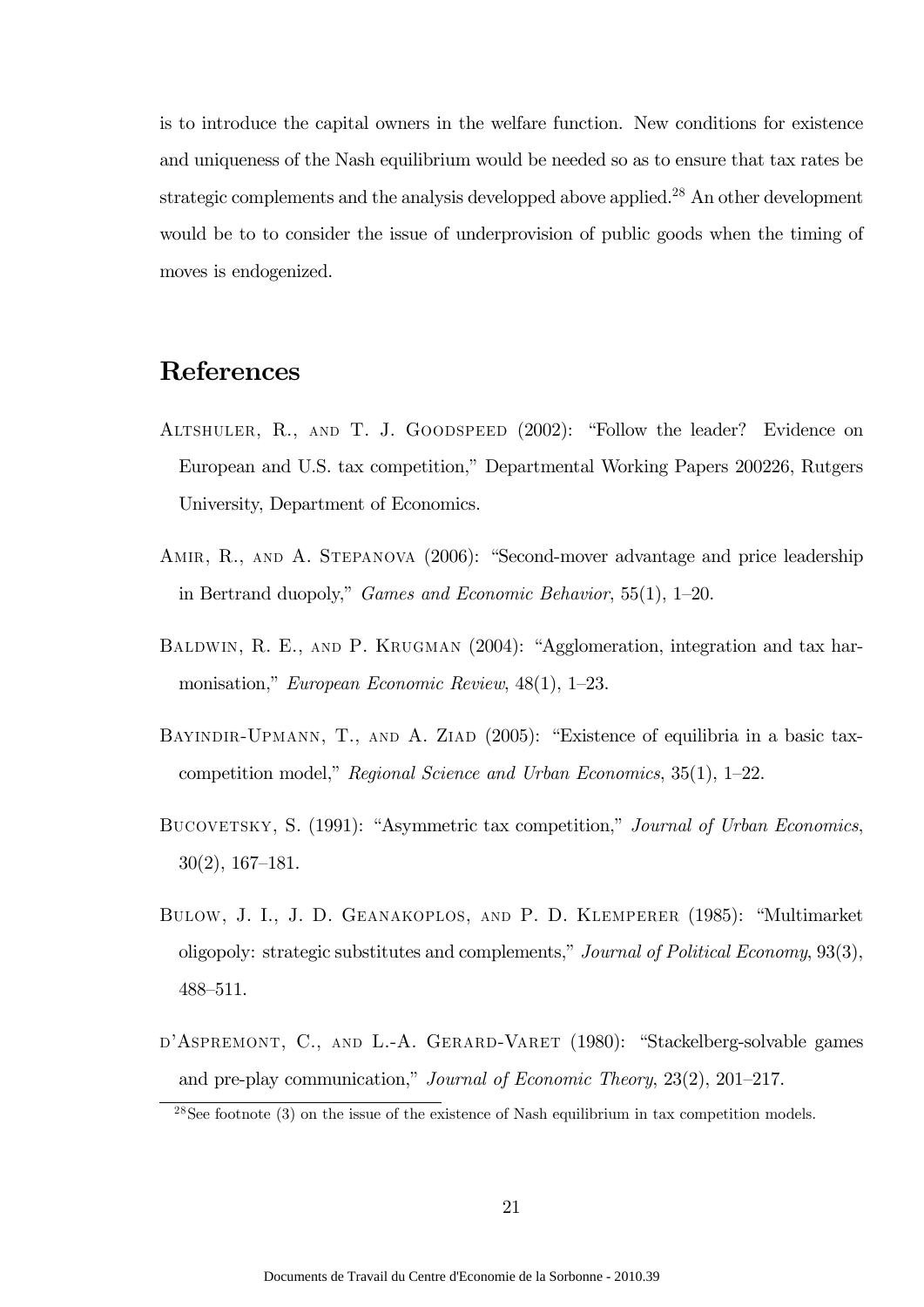- DEVEREUX, M., B. LOCKWOOD, AND M. REDOANO (2008): "Do countries compete over corporate tax rates?," Journal of Public Economics, 93(5-6), 1210—1235.
- DOWRICK, S. (1986): "Von Stackelberg and Cournot duopoly: choosing roles," Rand Journal of Economics, 17(2), 251—260.
- Gal-Or, E. (1985): "First mover and second mover advantages," International Economic Review, 26(3), 649—653.
- GORDON, R. H. (1992): "Can capital income taxes survive in open economies?," *Journal* of Finance, 47(3), 1159—80.
- Grazzini, L., and T. van Ypersele (2003): "Fiscal coordination and political competition," Journal of Public Economic Theory, 5(2), 305—325.
- Hamilton, J. H., and S. M. Slutsky (1990): "Endogenous timing in duopoly games: Stackelberg or Cournot equilibria," Games and Economic Behavior, 2(1), 29—46.
- HARSANYI, J. C., AND R. SELTEN (1988): A general theory of equilibrium selection in games. MIT Press, Cambridge, MA.
- HINDRIKS, J., S. PERALTA, AND S. WEBER (2008): "Competing in taxes and investment under fiscal equalization," Journal of Public Economics, 92(12), 2392—2402.
- Kanbur, R., and M. Keen (1993): "Jeux sans frontieres: tax competition and tax coordination when countries differ in size," American Economic Review, 83(4), 877—92.
- LAUSSEL, D., AND M. LE BRETON (1998): "Existence of Nash equilibria in fiscal competition models," Regional Science and Urban Economics, 28(3), 283—296.
- PERALTA, S., AND T. VAN YPERSELE (2005): "Factor endowments and welfare levels in an asymmetric tax competition game," Journal of Urban Economics, 57(2), 258—274.
- PETCHEY, J. D., AND P. SHAPIRO (2009): "Equilibrium in fiscal competition games from the point of view of the dual," Regional Science and Urban Economics, 39(1), 97—108.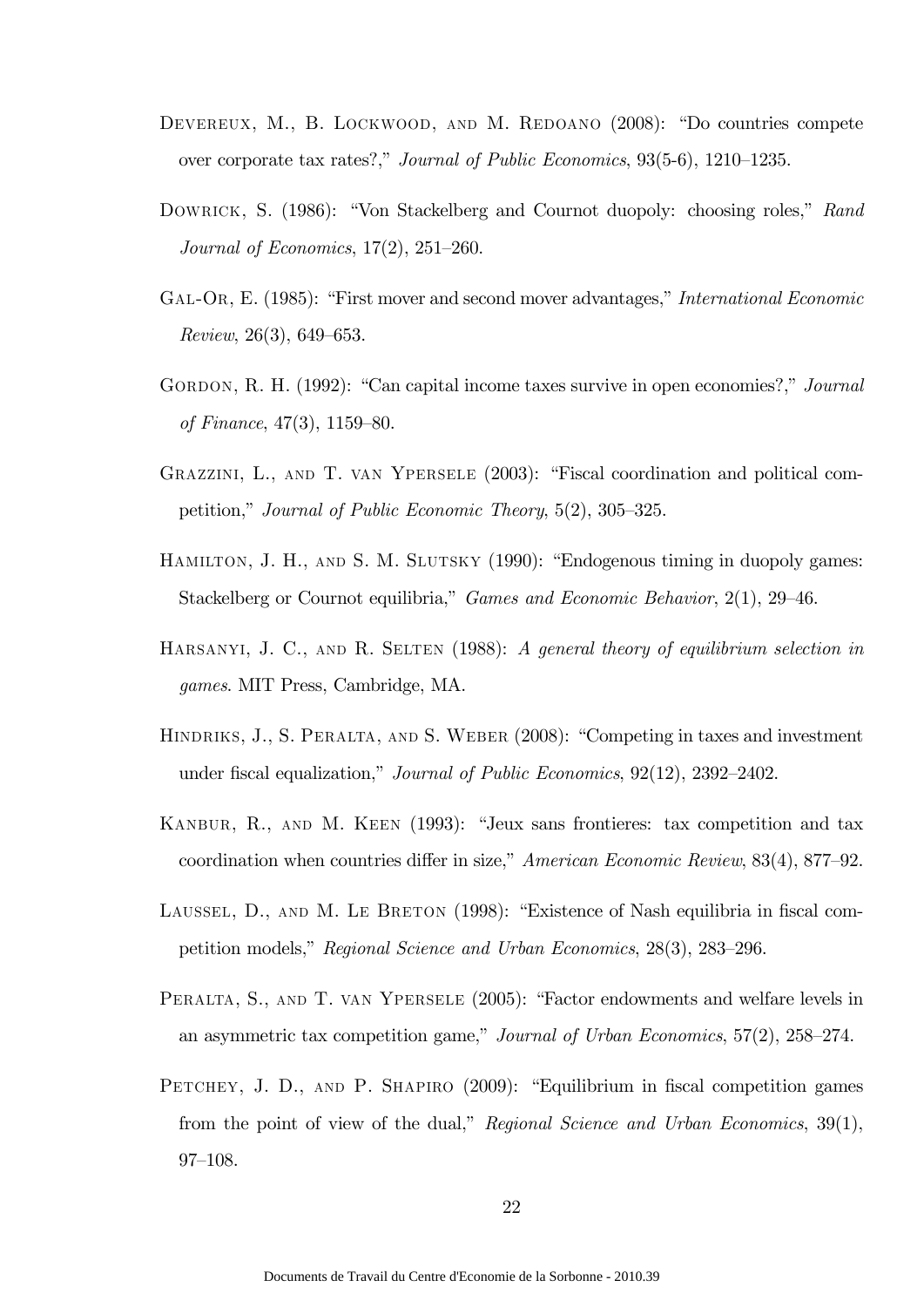- RAIMONDOS-MØLLER, P., AND A. D. WOODLAND (2000): "Tariff strategies and small open economies," Canadian Journal of Economics, 33(1), 25—40.
- REDOANO, M. (2007): "Fiscal interactions among European countries. Does the EU matter?," CESifo Working Paper Series CESifo Working Paper No., CESifo GmbH.
- REVELLI, F. (2005): "On spatial public finance empirics," International Tax and Public Finance, 12(4), 475—492.
- ROSENTHAL, R. W. (1991): "A note on robustness of equilibria with respect to commitment opportunities," *Games and Economic Behavior*, 3(2), 237–243.
- ROTHSTEIN, P. (2007): "Discontinuous payoffs, shared resources, and games of fiscal competition: existence of pure strategy Nash equilibrium," Journal of Public Economic Theory, 9(2), 335—368.
- SCHELLING, T. (1960): The strategy of conflict. Harvard University Press, Cambridge, MA.
- SYROPOULOS, C. (1994): "Endogenous timing in games of commercial policy," *Canadian* Journal of Economics, 27(4), 847—64.
- van Damme, E., and S. Hurkens (1996): "Commitment robust equilibria and endogenous timing," Games and Economic Behavior, 15(2), 290—311.
- (1999): "Endogenous Stackelberg leadership," Games and Economic Behavior, 28(1), 105—129.
- $-$  (2004): "Endogenous price leadership," *Games and Economic Behavior*,  $47(2)$ , 404—420.
- Vives, X. (1999): Olipoly pricing. Old ideas and new tools. The MIT Press, Cambridge, Massachusetts.
- WANG, Y.-Q. (1999): "Commodity taxes under fiscal competition: Stackelberg equilibrium and optimality," American Economic Review, 89(4), 974—981.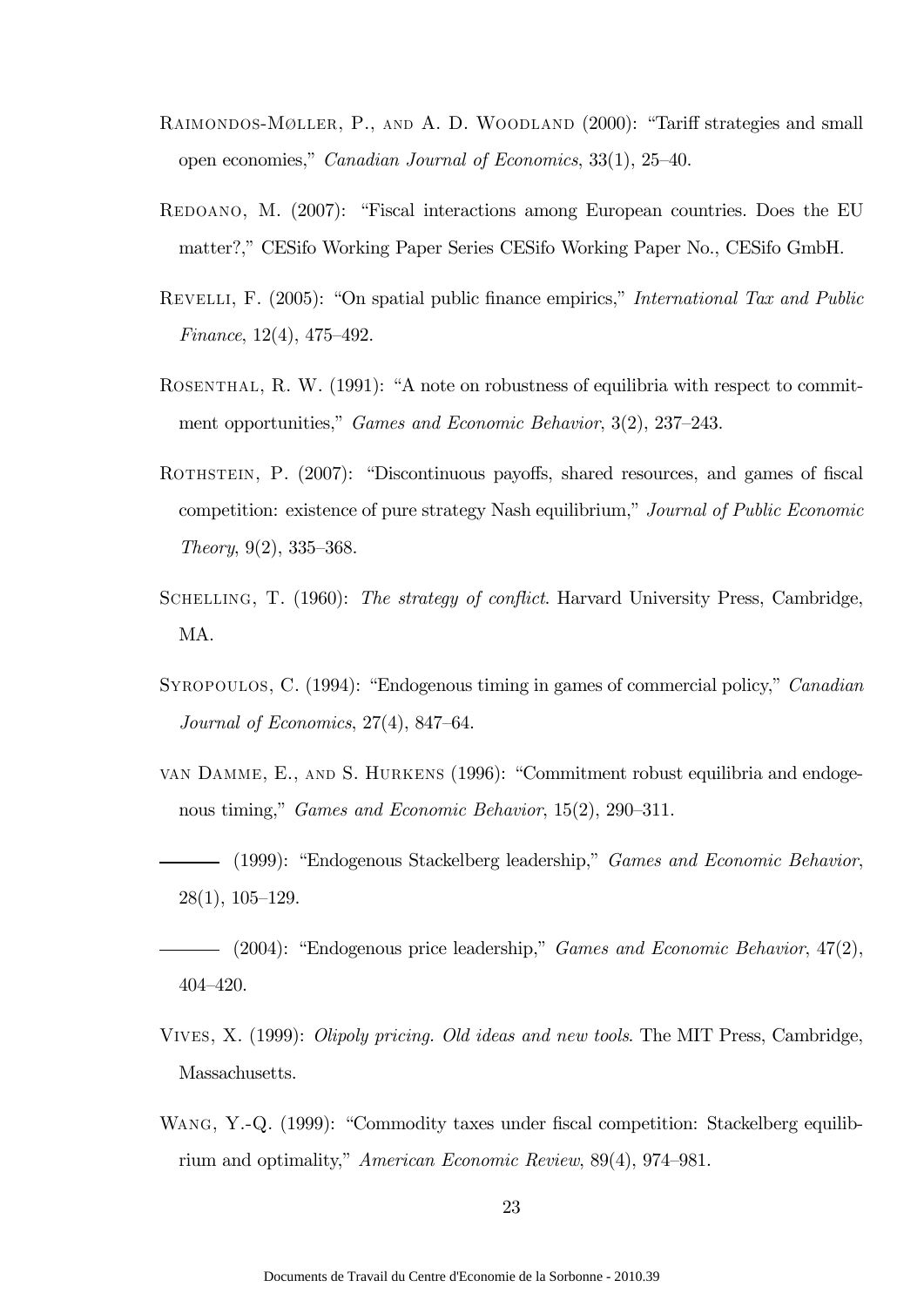- WELLISCH, D. (2000): The theory of public finance in a federal state. Cambridge University Press, New York.
- WILDASIN, D. E. (1988): "Nash equilibria in models of fiscal competition," *Journal of* Public Economics, 35(2), 229—240.
- (1991): "Some rudimetary 'duopolity' theory," Regional Science and Urban Economics, 21(3), 393—421.
- WILSON, J. D. (1986): "A theory of interregional tax competition," Journal of Urban Economics, 19(3), 296—315.
- (1991): "Tax competition with interregional differences in factor endowments," Regional Science and Urban Economics, 21(3), 423—451.
- $-$  (1999): "Theories of tax competition," National Tax Journal, 52(2), 269–304.
- WILSON, J. D., AND D. E. WILDASIN (2004): "Capital tax competition: bane or boon," Journal of Public Economics, 88(6), 1065—1091.
- ZODROW, G. R., AND P. MIESZKOWSKI (1986): "Pigou, Tiebout, property taxation, and the underprovision of local public goods," Journal of Urban Economics, 19(3), 356—370.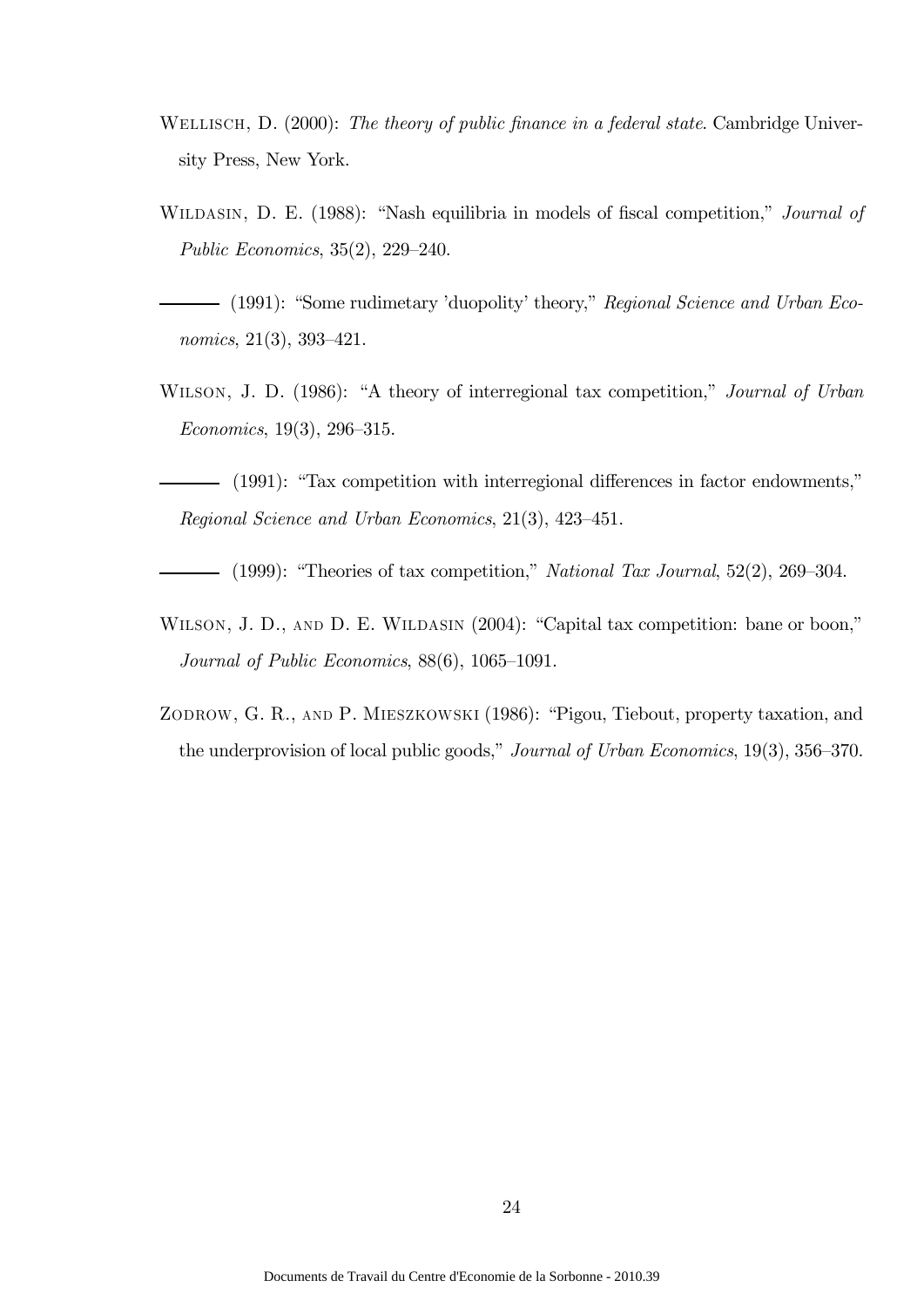# A Appendix

## A.1 Proof of Lemma 1: strategic complementarity of the tax rates

The derivation of  $W_i(t_i, t_j)$  with respect to  $t_i$  yields:

$$
\frac{\partial W_i(t_i, t_j)}{\partial t_i} = -K_i F_i''(K_i) \frac{\partial K_i}{\partial t_i} + K_i + t_i \frac{\partial K_i}{\partial t_i}
$$

Using  $(5)$ , we get

$$
\frac{\partial W_i(t_i, t_j)}{\partial t_i} = \frac{t_i - K_i F_i''(K_i) + K_i (F_A''(K_A) + F_B''(K_B))}{F_A''(K_A) + F_B''(K_B)}
$$

$$
= [t_i + K_i F_j''(K_j)] \frac{\partial K_i}{\partial t_i} = \Phi_i(t_i, t_j) \frac{\partial K_i}{\partial t_i},
$$

where the function  $\Phi_i(t_i, t_j)$  is defined by:

$$
\Phi_i(t_i, t_j) = t_i + K_i F_j''(K_j), \quad j \neq i.
$$

We have

$$
\frac{\partial \Phi_i(t_i, t_j)}{\partial t_i} = 1 + \left[ F_j''(K_j) - K_i F_j'''(K_j) \right] \frac{\partial K_i}{\partial t_i}
$$

,

and

$$
\frac{\partial \Phi_i(t_i, t_j)}{\partial t_j} = \left[ -F_j''(K_j) + K_i F_j'''(K_j) \right] \frac{\partial K_j}{\partial t_j}.
$$

Under assumption (1), we deduce

$$
\frac{\partial \Phi_i(t_i, t_j)}{\partial t_i} > 0 \quad \text{and} \quad \frac{\partial \Phi_i(t_i, t_j)}{\partial t_j} < 0.
$$

Applying the Envelop theorem to  $(8)$  or equivalently to  $(9)$ , we obtain<sup>29</sup>

$$
\frac{dt_j}{dt_i} = -\frac{\frac{\partial \Phi_j(t_j, t_i)}{\partial t_i}}{\frac{\partial \Phi_j(t_j, t_i)}{\partial t_j}} > 0 \text{ and } \frac{dt_j}{dt_i} < 1.
$$

 $\Box$ 

### A.2 Proof of Lemma 2: ranking of the equilibrium tax rates

From the definition of the Stackelberg equilibrium, we always have:

$$
W_{i}\left(t_{i}^{L}, t_{j}^{F}\left(t_{i}^{L}\right)\right) \equiv \max_{t_{i}} W_{i}\left(t_{i}, t_{j}^{F}\left(t_{i}\right)\right) \geq W_{i}\left(t_{i}^{N}, t_{j}^{F}\left(t_{i}^{N}\right)\right) = W_{i}\left(t_{i}^{N}, t_{j}^{N}\right),\tag{13}
$$

since  $t_j^F(t_i^N) = t_j^N$  by definition of the follower's maximisation program. Inequality (13) involves that each country has a first-mover incentive.

We now show that it cannot be the case that  $t_j^N \geqslant t_j^F(t_i^L)$ . If it were true, since  $\frac{\partial W_i(t_i,t_j)}{\partial t_j}$ 

<sup>29</sup>Note that  $\frac{\partial K_i}{\partial t_i} = \frac{\partial K_j}{\partial t_j}$ .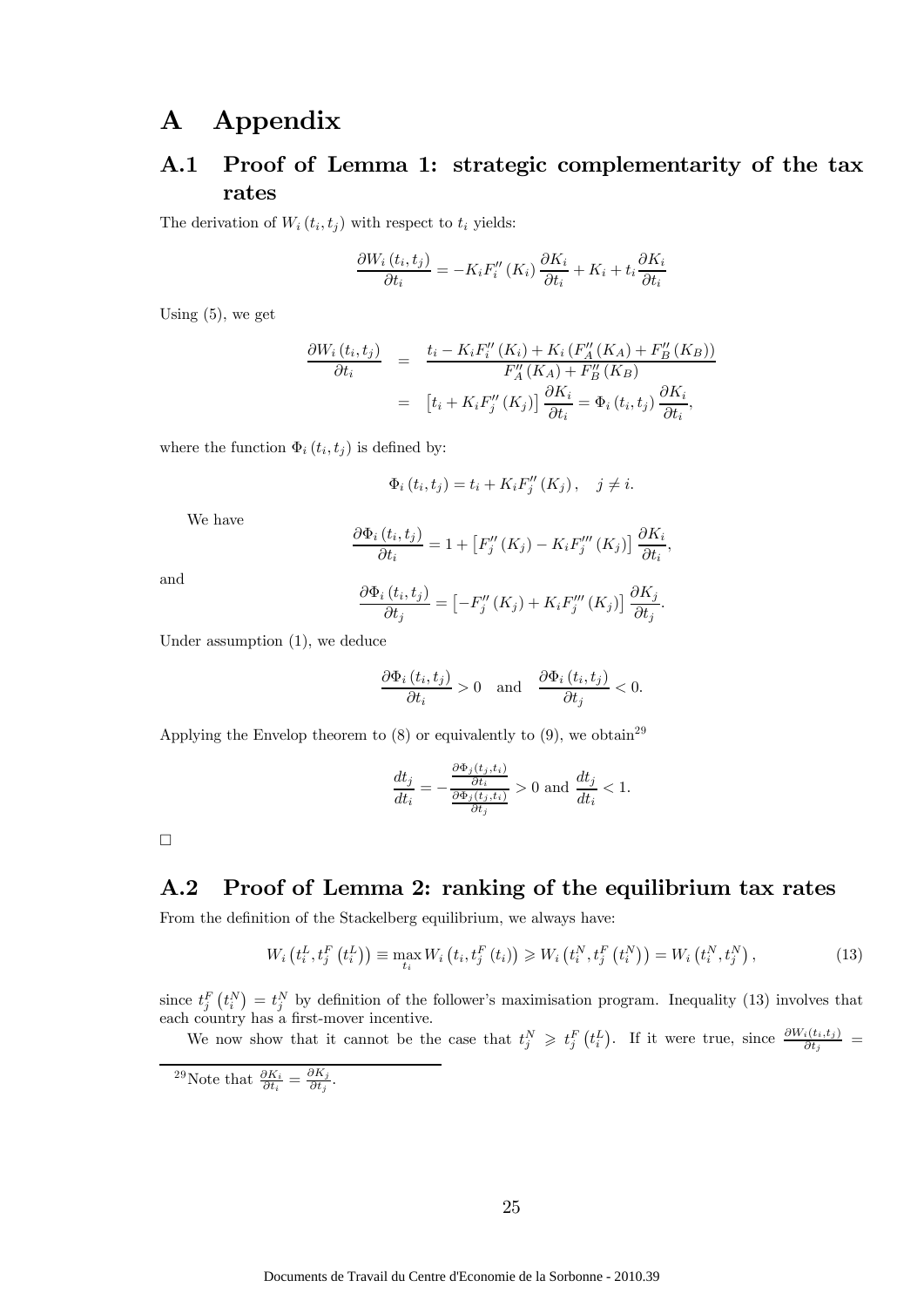$-\frac{\partial K_i}{\partial t_j}K_iF''_i(K_i) + t_i\frac{\partial K_i}{\partial t_j} > 0$ , then the definition of the Nash equilibrium yields

$$
W_i(t_i^N, t_j^N) \equiv \max_{t_i} W_i(t_i, t_j^N)
$$
  
\n
$$
\geq W_i(t_i^L, t_j^N)
$$
  
\n
$$
> W_i(t_i^L, t_j^F),
$$

which contradicts (13). Thus we always have:

$$
t_i^F > t_i^N, \quad i = A, B. \tag{14}
$$

Since  $\frac{\partial K_i}{\partial t_i}$  < 0 and  $\frac{dt_i}{dt_j}$  > 0, we derive from the FOCs of the three different games  $(G^{N,A,B})$  (8), (9) and (10) that

$$
\Phi_i(t_i^L, t_j^F) > \Phi_i(t_i^N, t_j^N) = \Phi_i(t_i^F, t_j^L) = 0. \tag{15}
$$

Since  $\frac{\partial \Phi_i(t_i,t_j)}{\partial t_j} < 0 < \frac{\partial \Phi_i(t_i,t_j)}{\partial t_i}$ , the inequalities (14) and (15) involve that we always have

$$
t_i^L > t_i^N, \quad i = A, B. \tag{16}
$$

Moreover, inequality (15) involves

$$
t_i^L \quad < \quad t_i^F \Rightarrow t_j^F < t_j^L
$$
\n
$$
t_j^F \quad > \quad t_j^L \Rightarrow t_i^L > t_i^F.
$$

Hence, we have three possible rankings for the tax rates:  $\forall (i, j) \in \{A, B\}^2$  and  $i \neq j$ ,

$$
\left\{ \begin{array}{ll} t_i^N < t_i^F < t_i^L \\ t_j^N < t_j^F < t_j^L \end{array} \right. \quad \text{or} \quad \left\{ \begin{array}{ll} t_i^N < t_i^F < t_i^L \\ t_j^N < t_j^L < t_j^F \end{array} \right.
$$

For identical countries, we have:  $t_A^L = t_B^L = t^L$ ,  $t_A^F(t_B^L) = t_B^F(t_A^L) = t^F$  and  $t_A^N = t_B^N = t^N$ . We obtain one possible ranking only:  $t^N < t^F < t^L$ .

 $\Box$ 

### A.3 Proof of Proposition 1: second-mover advantage

• When  $\forall i = A, B, \quad t_i^N < t_i^F < t_i^L$ , we have

$$
W_i(t_i^F, t_j^L) \geqslant W_i(t_i^L, t_j^L) > W_i(t_i^L, t_j^F),
$$

where the first inequality results from the definition of the Stackelberg equilibrium when Country i follows, and the second from the facts that  $t_j^F < t_j^L$  and  $\frac{\partial W_i(t_i,t_j)}{\partial t_j} > 0$ . Each country has a secondmover advantage.

• When  $t_i^N < t_i^L < t_i^F$  and  $t_j^N < t_j^F < t_j^L$ , we have

$$
W_i(t_i^F, t_j^L) > W_i(t_i^L, t_j^L) > W_i(t_i^L, t_j^F),
$$

by similar reasoning. Country i has a second-mover advantage. $\Box$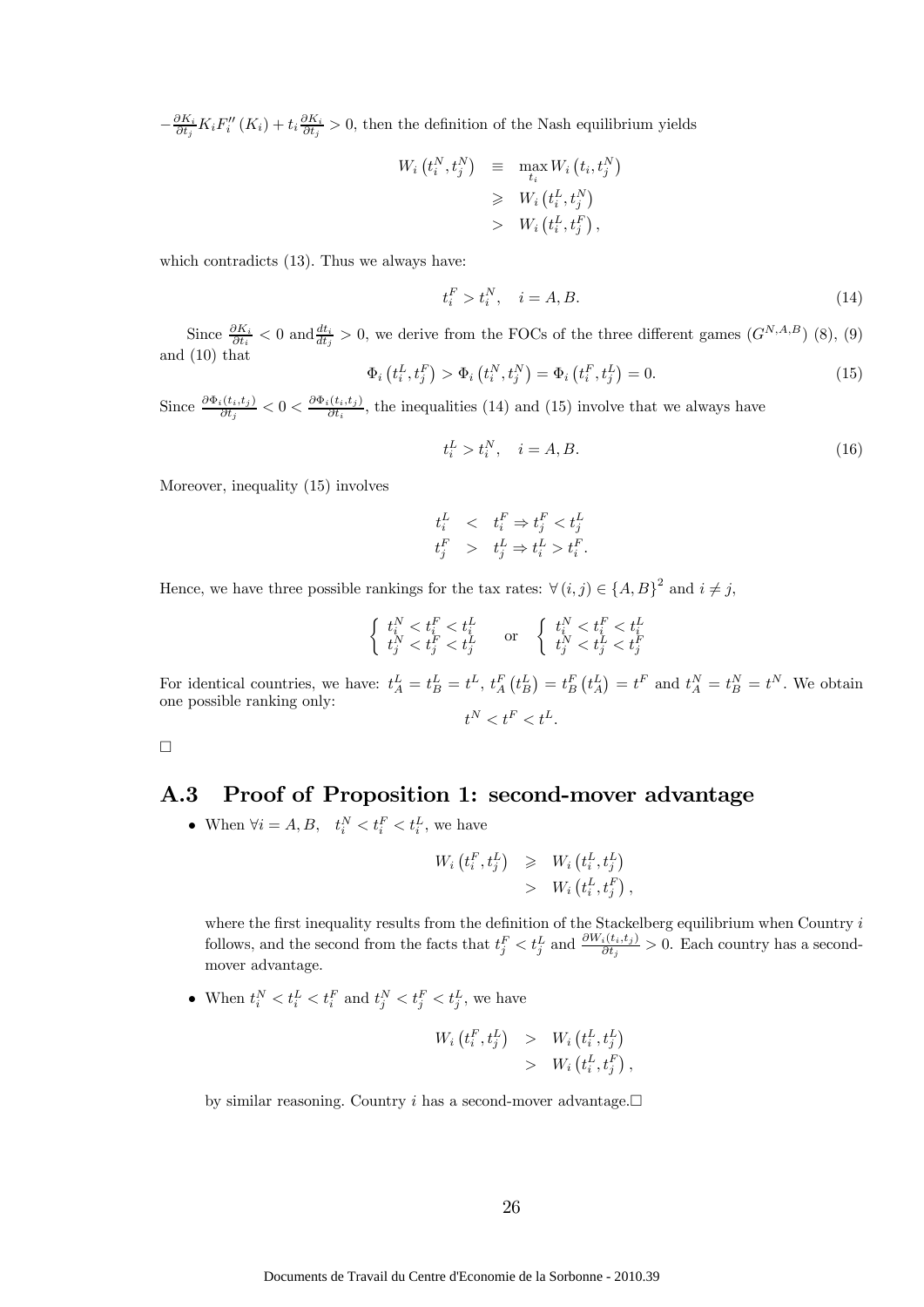#### A.4 Proof of Proposition 2: Subgame Perfect Equilibria

 $(i)$  For each country i, we always have by definition

$$
W_i^L > W_i^N.
$$

Moreover, we know that

$$
W_i^F = W_i \left( t_i^F \left( t_j^L \right), t_j^L \right) \geq W_i \left( t_i^N, t_j^L \right) \\
> W_i \left( t_i^N, t_j^N \right) = W_i^N.
$$

where the first inequality results from the definition of the Stackelberg equilibrium when Country  $i$  follows, and the second from the facts that  $t_i^L > t_i^N$  and  $\partial W_i(t_i, t_j) / \partial t_j > 0$ . Thus, there are two SPEs which correspond to the two Stackelberg situations.

 $(ii)$  Immediate given the above inequalities.

## A.5 Proof of Proposition 3: Risk and Pareto-dominance with a quadratic production function

#### A.5.1 Restrictions on the parameters' values  $(a, b<sub>A</sub>, b<sub>B</sub>$  and  $\overline{K}$ )

The assumption of a not negative net return of capital given in (4) and the nature of tax rates, which must belong to the interval [0, 1] induce some restrictions on the parameters' values (respectively  $a, b<sub>A</sub>$ ,  $b_B$  and  $\overline{K}$ ). Without loss of generality, we normalize the total capital endowment to unity  $(\overline{K} = 1)$ . Moreover, we assume that  $a = 1$ ,  $b_A = b$  and  $b_B = \gamma b_A$ , with  $\gamma > 0$ . We obtain the following restrictions, which induce a relationship between b and  $\gamma$ <sup>30</sup>

$$
\begin{cases} 0 < b < \frac{3+2\gamma}{4+6\gamma+2\gamma^2} \\ 0 < \gamma \leq 1 \end{cases} \tag{17}
$$

or

$$
\begin{cases} 0 < b < \frac{3+2\gamma}{3+6\gamma+3\gamma^2} \\ \gamma > 1. \end{cases} \tag{18}
$$

We may reduce these preceding restrictions to a sufficient condition on  $b$ , that is:

$$
b < 3/4. \tag{19}
$$

#### A.5.2 Risk-dominance

The deviations product is then:

$$
\Pi(b,\gamma) = b^2 (1+\gamma) (1-\gamma) Q(\gamma),
$$

where

$$
Q(\gamma) = \frac{14 + 78\gamma + 180\gamma^{2} + 231\gamma^{3} + 180\gamma^{4} + 78\gamma5 + 14\gamma^{6}}{2(6 + 13\gamma + 6\gamma^{2})^{3}}.
$$

Since  $Q(\gamma) > 0$  for any  $\gamma$  respecting and, we deduce that:  $sign\{\Pi(b, \gamma)\} = sign\{1 - \gamma\}$ . We obtain: If  $\gamma < 1$ ,

(A moves Late, B moves Early) Risk-dominates (A moves Early, B moves Late).

If  $\gamma > 1$ ,

(A moves Early, B moves Late) Risk-dominates (A moves Late, B moves Early).

 $30$ These results are computed with Mathematica Software. The program is avalaible upon request.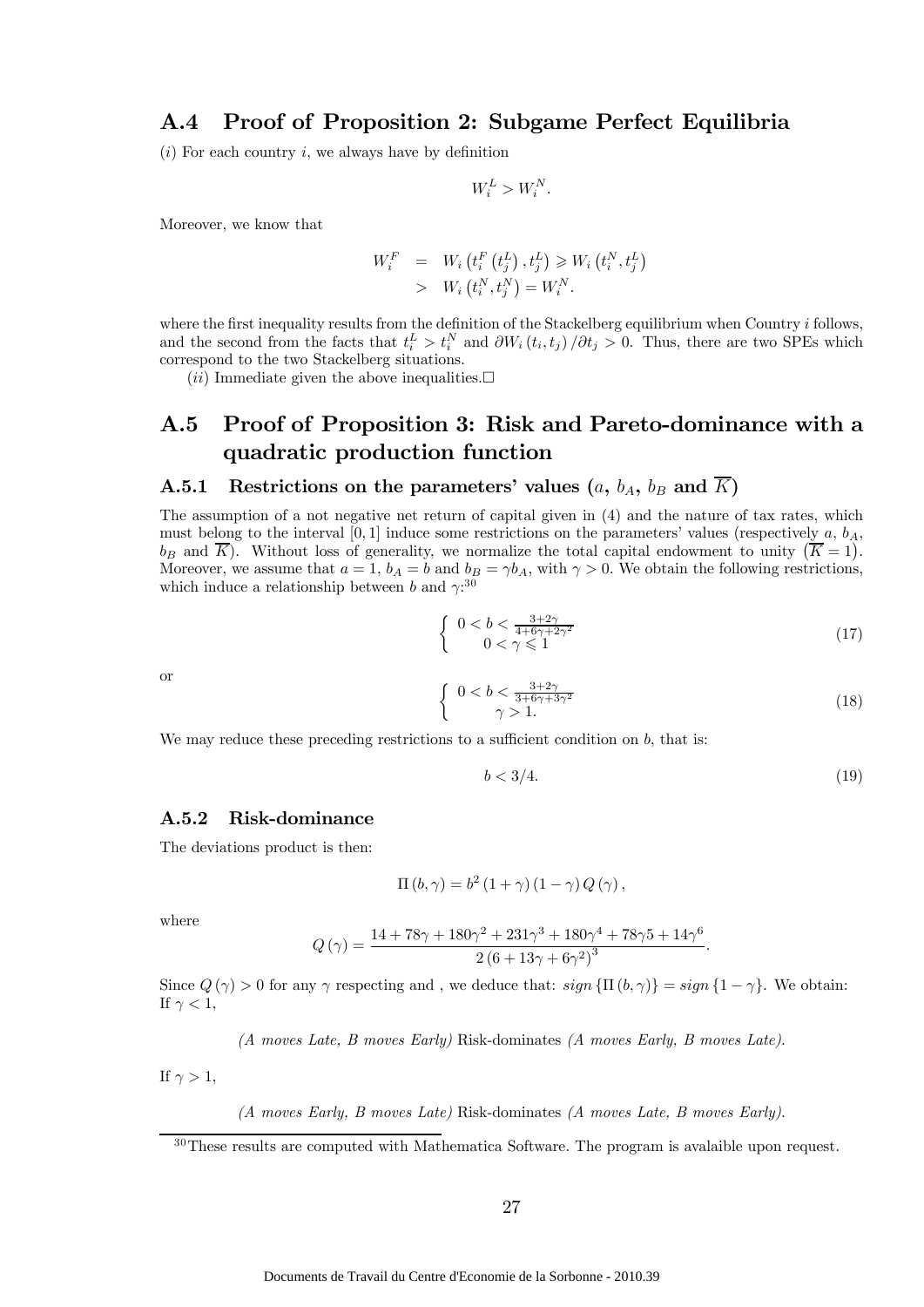#### A.5.3 Pareto-dominance

In order to establish the Pareto dominance, we compare the payoff functions at the different equilibria. We have:

$$
W_A^F - W_A^L = \frac{-1 + \gamma^2 (1 + \gamma) (11 + 7\gamma)}{(3 + 2\gamma) (2 + 3\gamma)^2} b > 0
$$
 if and only if  $\gamma < \gamma_1 \approx 0.250419$ .  
\n
$$
W_B^F - W_B^L = \frac{7 + 18\gamma + 11\gamma^2 - \gamma^4}{(3 + 2\gamma)^2 (2 + 3\gamma)} b > 0
$$
 if and only if  $\gamma > \gamma_2 \approx 3.99331$ .

If  $\gamma < \gamma_1$ ,

(A moves Late, B moves Early) Pareto-dominates (A moves Early, B moves Late).

If  $\gamma > \gamma_2$ ,

(A moves Early, B moves Late) Pareto-dominates (A moves Late, B moves Early).

 $\Box$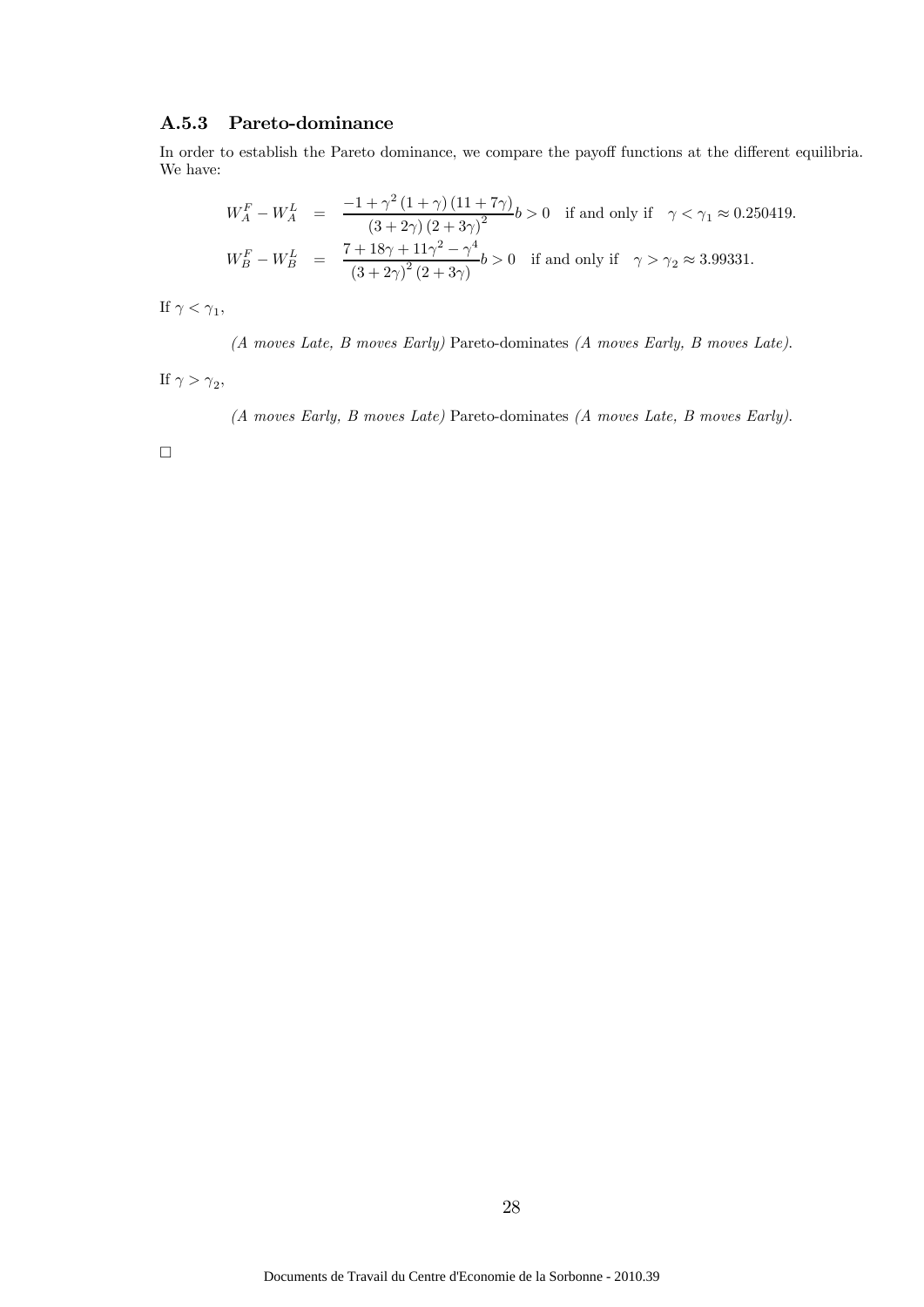# B Graphs

### B.1 Graph 1: Reactions functions

The following graphs present the reaction functions in the case of quadratic production functions with a normalized worldwide capital  $(\overline{K} = 1)$ . These reaction functions are denoted  $t_i^F(t_j)$ , since they are established with the follower's maximization program, but correspond also to the simultaneous Nash maximization program. (Early, Late) denotes the Stackelberg equilibrium where Country A leads and B follows.